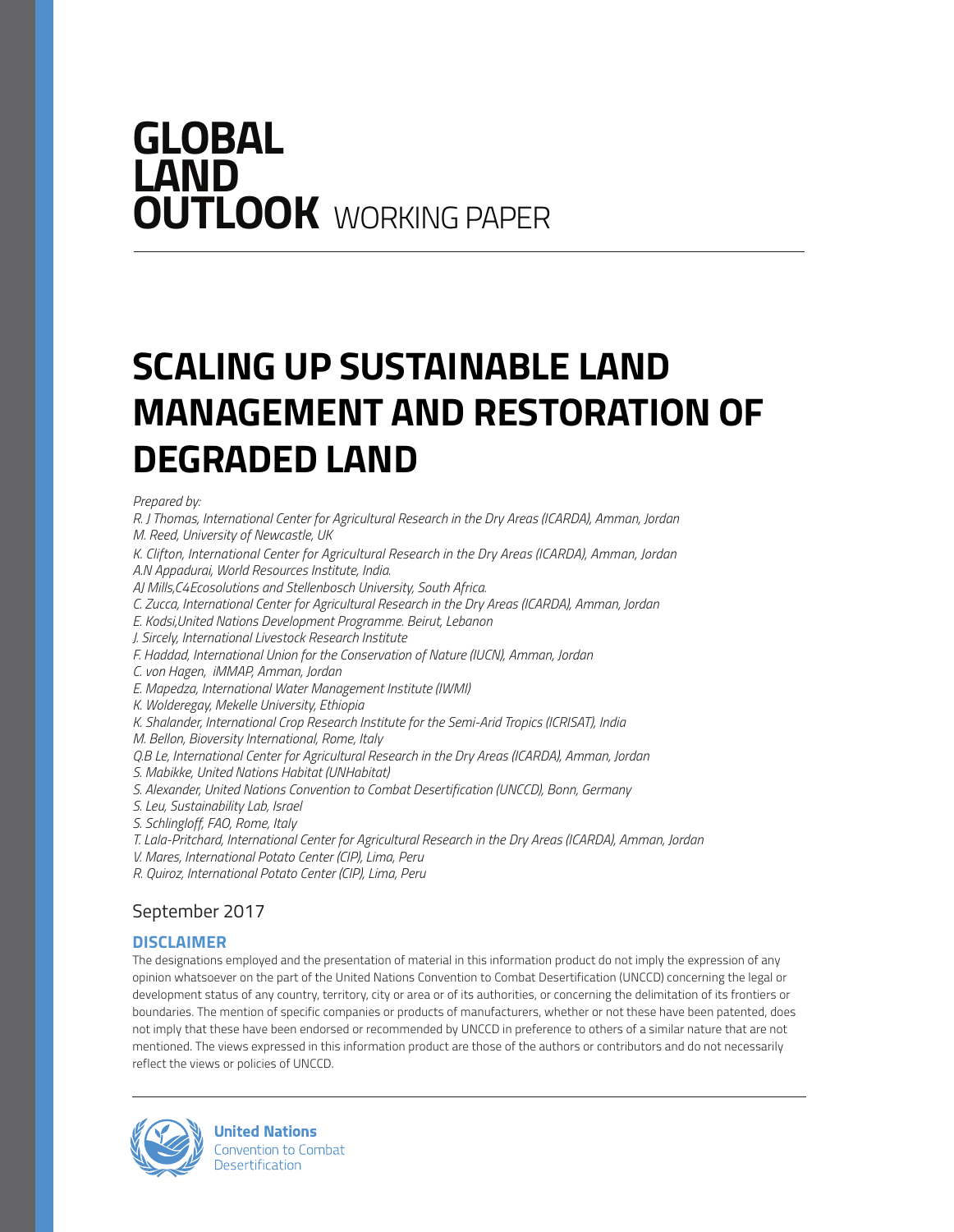Acknowledgments:

The organizers of a write-shop that brought together the authors of this working paper wish to thank the UNCCD and the donors of the CGIAR Research Program on Dryland Systems for their financial support.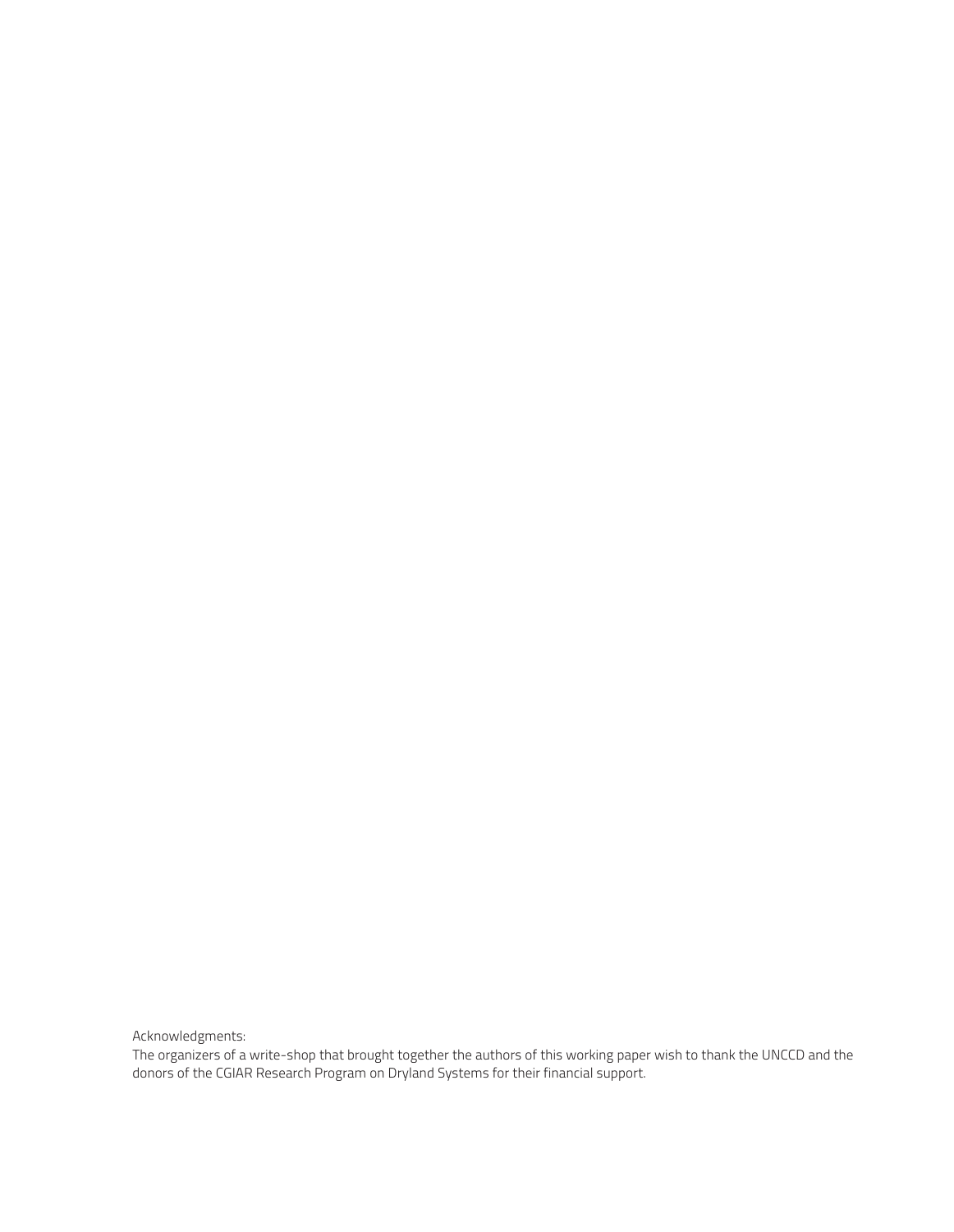## **CONTENTS**

| Summary                                                                            | 4              |
|------------------------------------------------------------------------------------|----------------|
| 1. Introduction                                                                    | 4              |
| 2. Factors to consider for scaling up and out                                      | 5              |
| 3. Barriers and success factors for scaling up and out                             | 5              |
| 3.1 Plan adaptively and fund consistently                                          | 6              |
| 3.2 Select SLM options for scaling up and out based on the best available evidence | 6              |
| 3.3 Identify and engage stakeholders at all relevant scales,                       |                |
| recognizing and appealing to the motives of different groups                       | $\overline{7}$ |
| 3.4 Build capacity for scaling up and out                                          | $\overline{7}$ |
| 3.5 Lead: foster institutional leadership and policy change to support             |                |
| scaling up and out                                                                 | $\overline{7}$ |
| 3.6 Mobilize: achieve early, tangible benefits for as many stakeholders            |                |
| as possible to engage in activities to scale up and out                            | 8              |
| 3.7 Monitor, evaluate and communicate                                              | 8              |
| 4. Incentives for scaling up                                                       | 9              |
| 4.1 Private sector incentives                                                      | $\mathcal{G}$  |
| 4.2 Incentives for farmers and their communities                                   | 10             |
| 4.3 Incentives for policy makers to promote scaling                                | 10             |
| 5. A new framework for scaling up SLM options to reverse land degradation          | 10             |
| 6. Conclusion                                                                      | 12             |
| 7. References                                                                      | 12             |
| 8. Annex: case studies                                                             | 15             |
| 1. Morocco - National ownership and mainstreaming SLM                              | 15             |
| 2. Rapid Restoration of Heavily Degraded Farmland within Project Wadi Attir        | 16             |
| 3. Community led solutions for sustainable land management in                      |                |
| Western Rajasthan in India                                                         | 17             |
| 4. A case study of value chains in the Peruvian Altiplano:                         |                |
| the experience of the ALTAGRO Project                                              | 20             |
| 5. Cost-effective land restoration by privatization and economic incentives        | 21             |
| 6. Grazing exclosures as an entry point for landscape rehabilitation               |                |
| in the Ethiopian highlands                                                         | 22             |
| 7. Planting cuttings of the elephant-food tree restores productivity               |                |
| and biodiversity in South African subtropical thicket                              | 23             |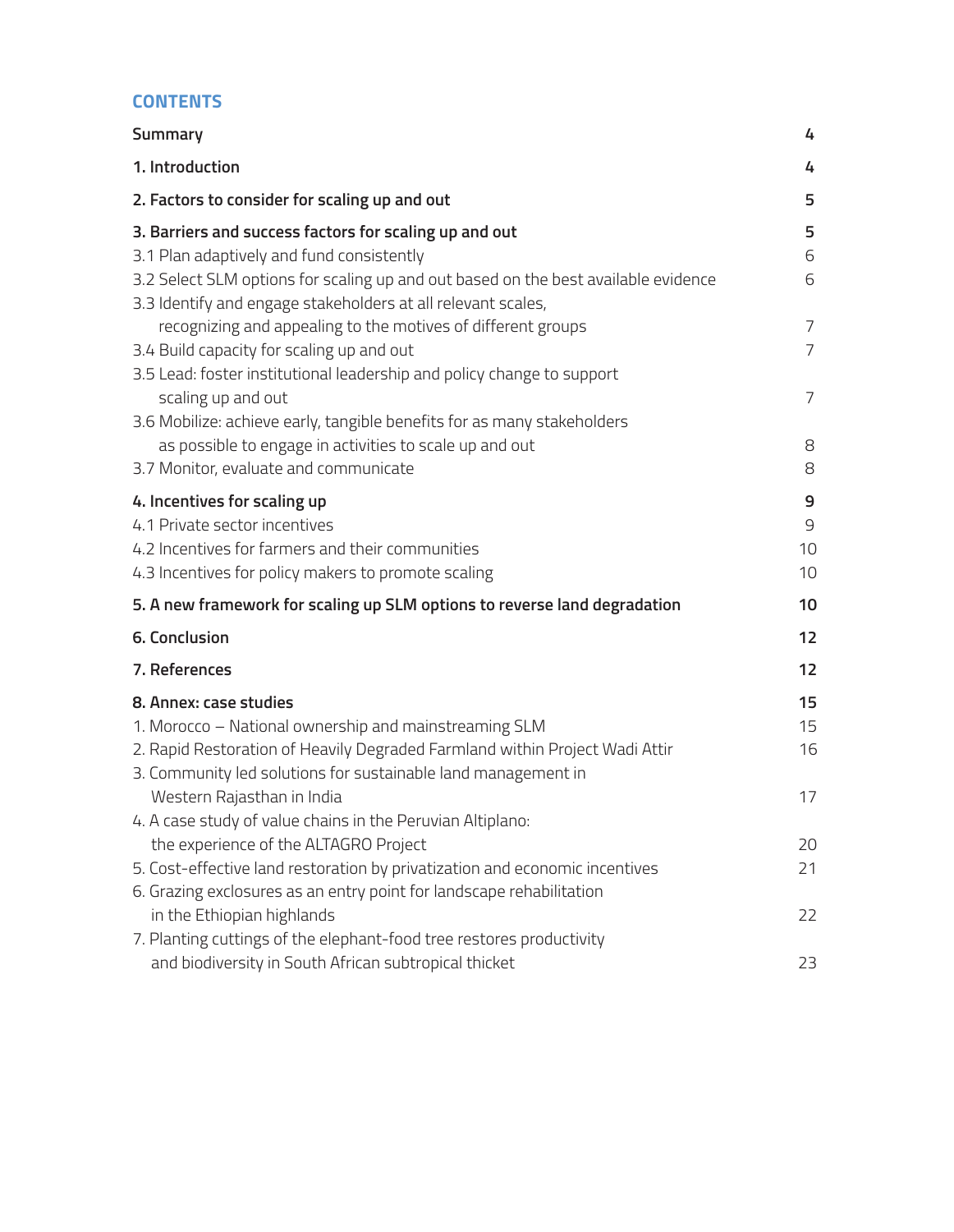## **SUMMARY**

With current rates of land degradation reaching ten to twelve million ha per year, there is an urgent need to scale up and out successful, profitable and resource-efficient sustainable land management practices to maintain the health and resilience of the land that humans depend on. As much as 500 million out of two billion ha of degraded land, mainly in developing countries, have restoration potential, offering an immediate target for restoration and rehabilitation initiatives.<sup>1</sup> In the past, piecemeal approaches to achieving sustainable land management have had limited impact. To achieve the ambitious goals of alleviating poverty, securing food and water supplies, and protecting the natural resource base, we need to recognize the inter-connectedness of the factors driving land degradation, so that solutions can be taken to scale, transforming management practices for millions of land users. An analysis of the critical barriers and incentives to achieve scaling up suggests that the most appropriate options should be selected through the involvement of stakeholders at all levels, from local to national and international. New incentives for land managers as well as the public and private sectors are required to achieve a land degradation-neutral world**.**

## **1. INTRODUCTION**

Both developing and developed countries are facing the inter-connected challenges of population growth and migration, climate change, biodiversity loss, and degrading land and water resources. We have entered an era where our thirst for material growth is placing extreme pressures on our land resources, threatening ecosystem collapse.<sup>2</sup> We need to recognize this inter-connectedness more widely and rapidly to take solutions to scale, transforming land management practices for millions of land users. With current rates of land degradation of as much as ten to twelve million ha per year and the fact that there is a need to increase terrestrial food production by some 70 per cent by 2050 to satisfy demands of a growing population,<sup>3</sup> there is an urgent need to scale up and out successful, profitable and resource-efficient sustainable land management (SLM) practices to preserve the natural

resource base that humans depend on for their survival. As much as 500 million out of two billion ha of degraded land has the potential for restoration – mainly in developing countries.1 There is increased recognition that both the public and the private sectors need to work together with land users to bring about the transformation in land use and management needed to achieve the goals of land restoration.4

There are hundreds of examples of interventions to improve land management and prevent or reverse land degradation at the scale of farms, villages, communities or watersheds<sup>5</sup> However, our inability to scale out technological, institutional and policy solutions to regional, national and international scales severely restricts our capacity to address the global challenge of preventing and reversing land degradation.6

It is now well recognized that the concept of SLM is a unifying theme for global efforts to combat desertification, drought and land degradation, climate change and the loss of biodiversity.<sup>7</sup> SLM combines technologies, policies and practices aimed at integrating socio-economic principles with environmental concerns that maintain or enhance production and ecosystem services, reduce the level of production risks, are economically viable, socially acceptable and protect natural resources.<sup>8</sup>

This working paper examines how SLM can be scaled up and out globally. Scaling up and out generally focuses on "expanding, replicating, adapting and sustaining successful policies, programs or projects in geographic space and over time to reach a greater number of people."9 Institutional changes – both within donor and development organizations as well as initiated by policy makers – are needed to create an enabling environment that can promote scaling out via the adoption of SLM practices from farmer to farmer, and community to community.10 First, the key elements that explain how and why SLM policies and practices are adopted institutionally and on the ground were identified from the literature on the theoretical and operational frameworks for scaling up and out. Then, barriers and success factors are considered, identifying seven principles for successfully scaling SLM up and out. Incentives for the private, farming and policy communities to scale up SLM are proposed. Finally, the paper presents a practical framework for scaling SLM up and out to reverse land degradation and help meet Sustainable Development Goal (SDG) target 15.3 and the objectives of UNCCD to achieve land degradation neutrality and promote sustainable land management.<sup>11</sup> The essence of this framework is presented in Part Three of the Global Land Outlook.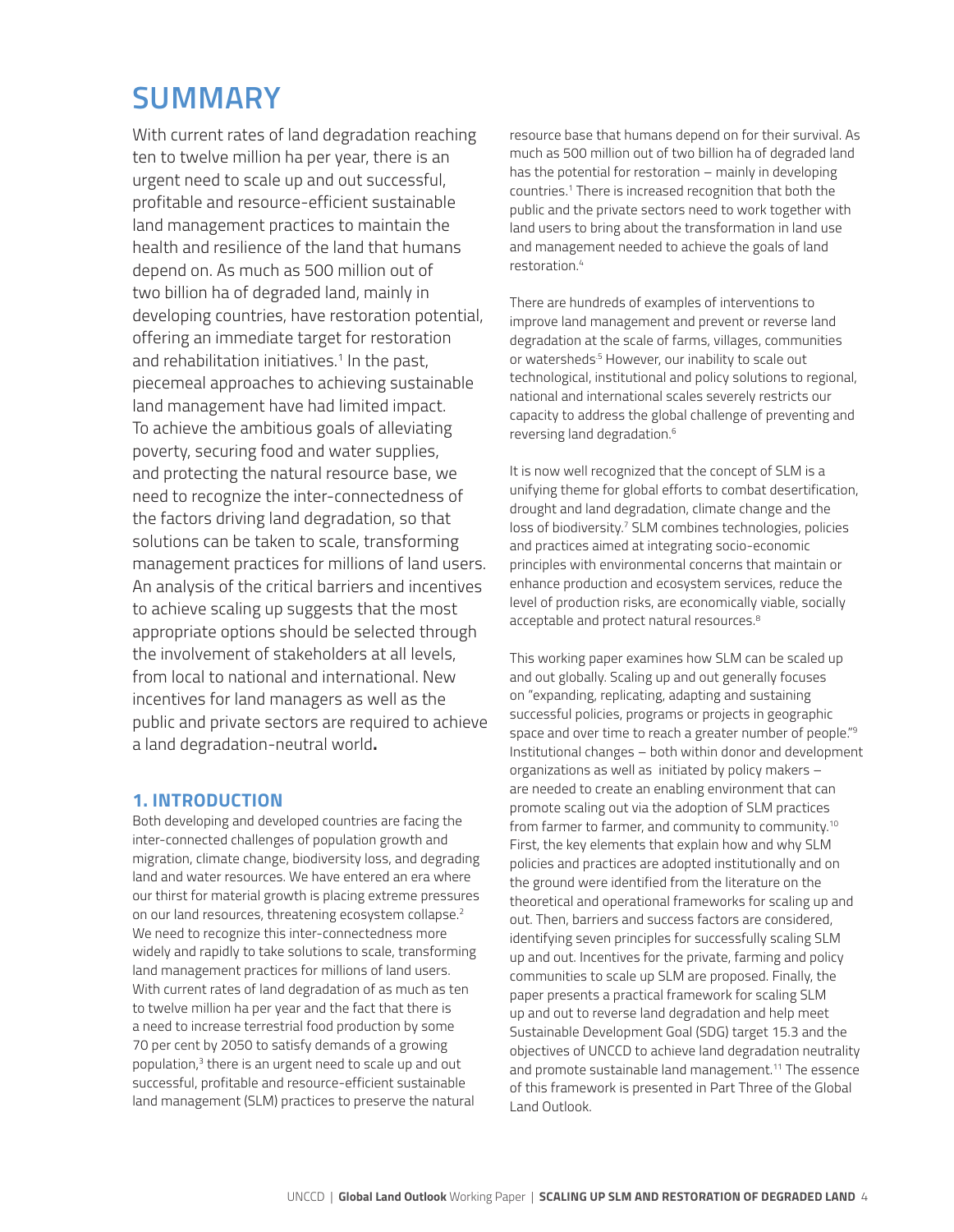## **2. FACTORS TO CONSIDER FOR SCALING UP AND OUT**

There are a range of factors that influence the adoption of innovations,<sup>12-15</sup> which can be summarized as:

**1. External, contextual factors,** including demographic (for example, age and gender), socio-cultural (for example, prevailing norms), economic (such as incentives or disincentives), and political and institutional factors (for example, infrastructure to enable the adoption of SLM); and

**2. Internal, individual factors**, including attitudes, values and beliefs related to the environment, compared to other competing non-environmental motives, personal capabilities (for example, knowledge and skills, disabilities), resources (such as time and money), habits, emotional involvement with environmental problems, such as land degradation, and a belief that it is possible to bring about change through individual action.

Existing operational frameworks for scaling up have the following common elements:

- Identification of a successful intervention, defining what is to be scaled up, usually either a technology, a process or organizational innovation
- Selection of a scaling up method from the range available
- Development of a vision and assessment of the scalability of an intervention or innovation through a diagnosis that includes all actors or stakeholders, is interactive, multi-disciplinary, and multi-sectoral
- Identification of barriers or constraints to scaling and ways to remove them, perhaps using a theory of change process that results in a favorable enabling environment
- Development of a communication and constituencybuilding process for increasing public and stakeholder awareness and collaboration, and
- Tracking of performance through a monitoring and evaluation process that also helps to quickly identify bottlenecks and suggest course changes in the process and provide feedback for modifications and innovations.

When barriers or constraints are being considered for scaling up, Sumberg<sup>16</sup> suggests clearly separating endogenous manageable constraints (for a potential user of an innovation) from prerequisite conditions (that are exogenous). Endogenous constraints include whether or not there is a requirement or demand for the innovation and that it be profitable and reliable within a management and environmental range that is acceptable to the potential adopters. Prerequisite or exogenous constraints include required inputs such as land, labor, capital, seeds, fertilizer, agro-chemicals, as well as information on how to use them together with favorable policies and organizational or institutional capacities that support better coordination. While all these conditions need to be met for adoption, it is only the endogenous constraints that should be specifically targeted during project/program design and implementation, as these can be most easily modified. Exogenous constraints are normally outside the control of the innovation project/program and must be addressed before adoption or scaling up can be expected.

## **3. BARRIERS AND SUCCESS FACTORS FOR SCALING UP AND OUT**

Barriers and success factors in scaling up can be identified at the levels of farmers or communities, policy makers and the private sector. Barriers to scaling up SLM differ between contexts and over time. Identifying the main barriers or drivers in any particular context from an array of contributing factors is a key first step. The scaling up process should adapt to these<sup>17</sup> and not get entangled in the seemingly endless complexity of socio-ecological systems. Key barriers to scaling up and out include a lack of:

- Technical options for the specific need and context being considered and/or awareness of these options by land users
- Adequate institutional, human and financial resources for capacity building and extension services
- Finance at macro- and micro-level within public government budgets, local organizations and individuals, as well as the aversion of private sector investments in smallholders
- Political will to address problems in marginal areas
- Awareness of innovative approaches to incentivize SLM, such as payments for ecosystem services and insurance schemes

#### Additional barriers include:

- Conflict among actors over resources, such as access to and the availability of land and water
- High investment risk for individuals and the private sector
- Loss or turnover of individual champions that drive the scaling up processes in specific situations

From an analysis of existing frameworks and barriers, seven critical success factors are derived that can be integrated into scaling up strategies. These factors are considered below.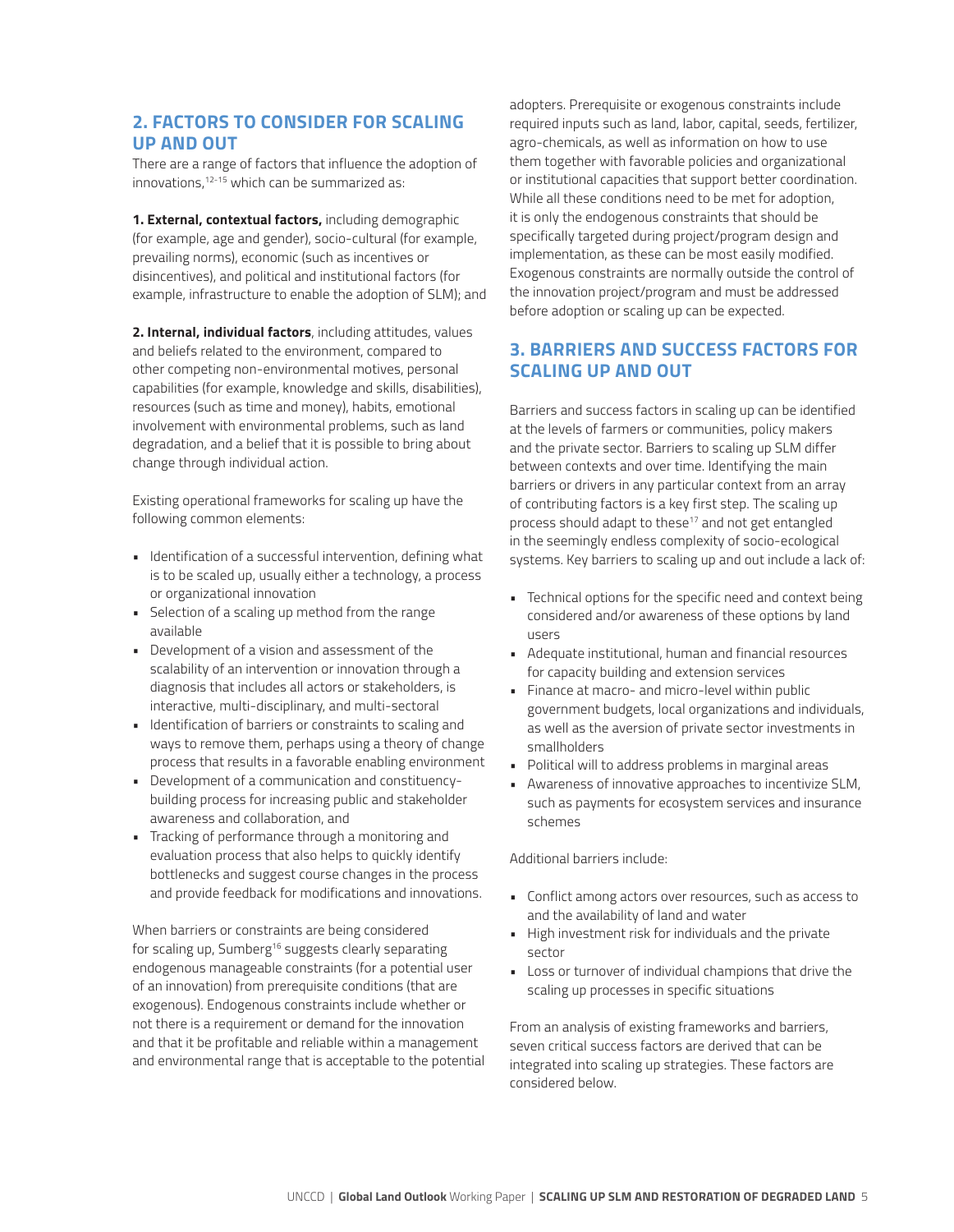#### **3.1 Plan adaptively and fund consistently**

The majority of SLM interventions to date have been conducted at case study or pilot scales, ranging from villages to water basins and landscapes. Limited understanding of the replicability of SLM in ecological and socio-cultural contexts that differ from the original contexts where the options were developed, and of adoption processes at national and international scales, makes it difficult to design scaling.

Planning for success at scale requires a combination of top-down approaches via national and international policy processes, such as UNCCD National Action Plans, its voluntary programme on Land Degradation Neutrality, and other bottom-up approaches via local stakeholder networks. Setting clear milestones that relate to scaling via a well-defined theory of change and impact pathway helps bring divergent views and options together, further cementing a joint understanding and vision of the objectives of scaling up.

Scaling SLM up and out requires consistent funding, and to overcome this constraint, it may be necessary to consider alternative funding models and approaches to scaling up, for example:

- Payments for Ecosystem Services schemes may promote upscaling of SLM technologies that deliver measurable improvements in climate change mitigation (for example, carbon sequestration and storage), water quality and biodiversity benefits. In privately financed schemes, upscaling may prioritize locations or systems where tangible benefits can be delivered most costeffectively, whereas public schemes may prioritize locations where the greatest public benefits can be derived, whether or not these are cost-effective in terms of ecosystem markets. Ideally, these different aims need to be brought together to develop a solid investment case for public-private partnerships at the landscape scale
- International donors each have different priorities, which will influence the selection of SLM technologies and approaches likely to be promoted in upscaling
- Table 1 and Appendix I highlight various examples of SLM being promoted, such as via community development planning in Morocco, which combined both top-down and bottom-up approaches to scaling up and out
- Corporate Social Responsibility (CSR) or Shared Value interests<sup>18</sup> from multinational corporations could fund SLM upscaling and, depending on the priorities of the company, may shape the upscaling process in different ways. For example, for some companies

that depend on agricultural commodities, CSR may focus on creating sustainable value chains, which may in turn prioritize SLM options that provide clear and measurable environmental sustainability outcomes.19 Other companies measure CSR outcomes in the number of "lives changed" and may be more interested in SLM options that provide measurable social and economic sustainability outcomes

The costs of restoring degraded land are estimated to be in the billions of dollars, far greater than is available from public funds.20 Furthermore, achieving land degradation neutrality requires a longer-term commitment to funding that is often unavailable from development funds and the private sector. In addition, much of the benefits of SLM may be public goods, such as water regulation or job creation, making it difficult for private sector funding. Nevertheless, the involvement of the private sector is a must and privatepublic partnerships offer a way to overcome many of these problems.

#### **3.2 Select SLM options for scaling up and out based on the best available evidence**

There are many types of evidence that can be used to select the most relevant SLM options for scaling up and out. Economic evidence is key to convincing both policy makers and land managers to invest and re-direct policy and practice towards successful SLM options. Establishing the economic value of land and the benefits of restoration and sustainable management can help position SLM as a compelling priority within other development needs. For a more detailed discussion of the economic aspects, we refer to the publications from the Economics of Land Degradation initiative<sup>21</sup> and its webpages at www.eldinitiative.org.

While economics can be a powerful driver of decisions, the social and cultural dimensions of land use change should not be overlooked when introducing new SLM options. A range of non-monetary valuation techniques has been developed to capture collective meanings and significance ascribed to natural environments. These techniques often use participatory and deliberative modes to include multiple perspectives and dimensions of value.22

Taking this more pluralistic approach to the benefits of SLM recognizes that evidence is rarely clear-cut or uncontested. Rather, increasingly diverse knowledge claims need to be evaluated as part of the decision-making process.<sup>23</sup> In studies on the success of payment for ecosystem service schemes, Posner et al.<sup>24</sup> suggest that it is the legitimacy of evidence and knowledge (when perception is unbiased and representative of multiple points of view) rather than its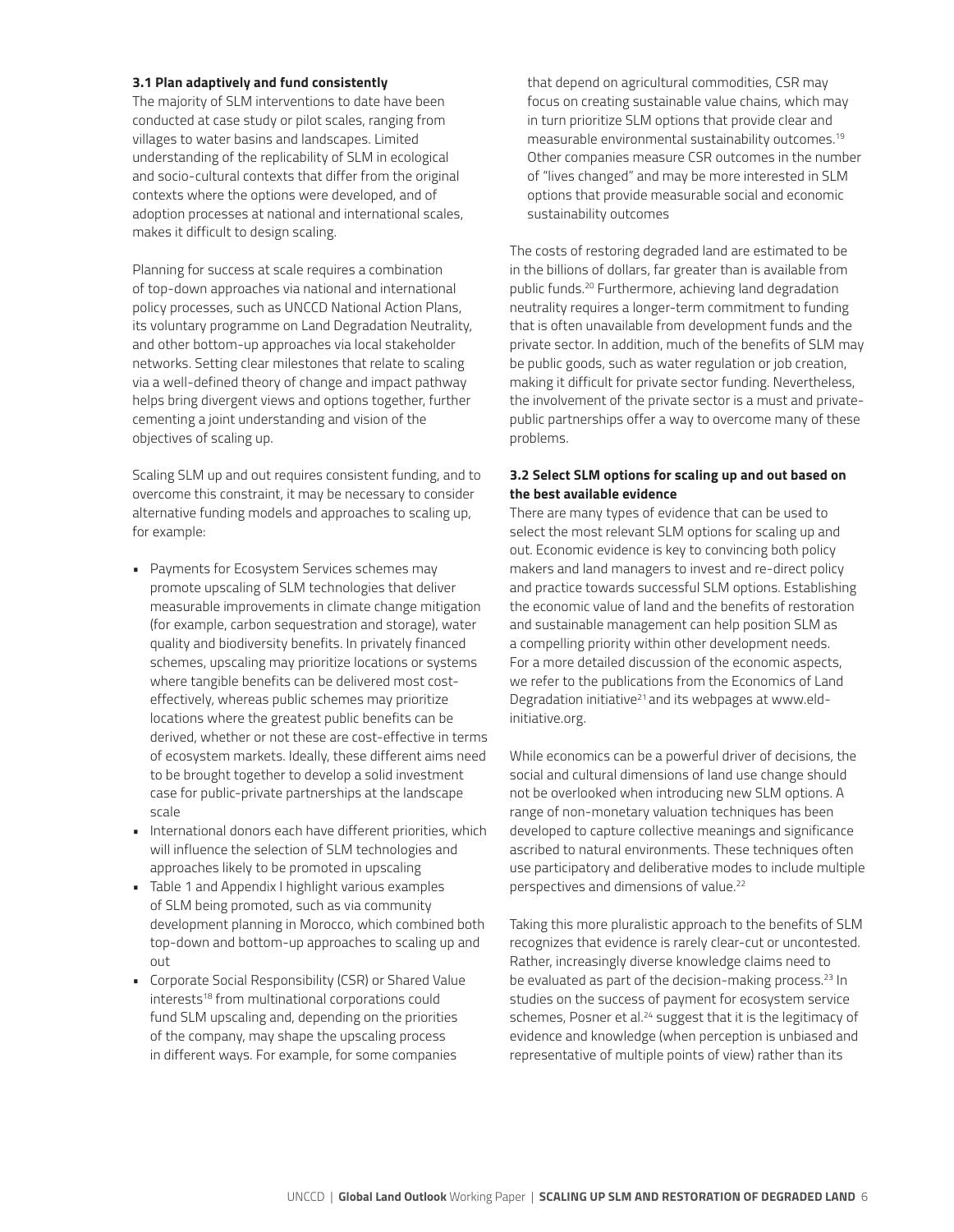credibility or salience that tends to carry more weight with decision makers. Decision makers must consider moral and ideological arguments alongside practicalities (such as budget constraints and employment opportunities) and unpredictable external events that constantly change the parameters of the decision being made.

#### **3.3 Identify and engage stakeholders at all relevant scales, recognizing and appealing to the motives of different groups**

Effective engagement of stakeholders across multiple scales is critical for scaling up SLM. This will ensure that SLM technologies and approaches are socially and culturally appropriate when applied beyond the context they were developed in. As a result, SLM technologies and approaches are increasingly being developed in cooperation with land managers and other stakeholders to ensure that they are well-adapted to local needs.

There is a number of steps needed to successfully integrate stakeholder engagement into the upscaling process. The first is to systematically identify stakeholders in SLM from local to national and international scales, characterizing their relative influence and interest in SLM and identifying how any barriers to engagement may be overcome. This should include the identification of both winners and losers, and those who can facilitate and block upscaling.<sup>25</sup> By identifying stakeholders at nested spatial scales, it is possible to identify trade-offs arising from the adoption of certain SLM options for different groups, for example, impacts of irrigation for downstream water users. Once trade-offs have been identified, it is possible to facilitate a benefit-sharing dialogue between affected stakeholders to manage conflict and mitigate the worst negative effects.

Equally important is engagement at the highest possible levels with the policy community, from junior and senior civil servants to government ministers. SLM scaling must be linked to national policy priorities and initiatives to pursue a more coordinated mobilization and use of financial resources at the scales necessary to upscale SLM nationally. Although rare, there are persuasive examples where SLM has been scaled up via national policy processes that connect to local community engagement. For example, in Morocco, SLM was integrated into a national community-development planning process, providing resources for community engagement at local levels while promoting SLM nationally (see Table 1 and Appendix I). Upscaling SLM also involves a process of social innovation, and care must be taken to avoid elite capture and dominance of particular groups that can bias

outcomes.26 Based on empirical evidence from participatory SLM processes around the world,<sup>27</sup> three distinct principles emerge to ensure effective stakeholder engagement in SLM:

- Represent all the relevant stakeholders
- Employ a professional facilitator to help manage power dynamics between stakeholders, and
- Equip stakeholders with information and decisionmaking power so they can meaningfully participate in the scaling process

Evidence from various sources<sup>17,28</sup> suggests that trust building sometimes requires long periods of time, yet is essential for success. This can present difficulties when projects are short-term, resulting in the withdrawal of support and staff when a project ends. The inability to maintain a long-term commitment can act as a significant barrier to scaling up.

#### **3.4 Build capacity for scaling up and out**

The ways and means to scale up SLM practices require capacity building across all scales, from farmers and private sector to national and international policy makers. Once a decision is taken that an intervention indeed has scope for scaling up, the limits or boundaries need to be defined, for example, a watershed, national or international scale. As interventions are contextual, it is the principals of scaling that need dissemination rather than the specific options considered for a particular context. Similarly, as scaling up can often take more than ten years, it is important to put in place the institutional capacity and incentives that go beyond individuals who may not be able to commit long-term. Governments can establish capacity-building programs that match their interests and priorities, such as demonstrated in the CASCAPE project in Ethiopia. Supported by the Netherlands and part of its Agricultural Growth Program of Ethiopia, CASCAPE or Capacity Building for Scaling Up of Evidence-based Best Practices aims to strengthen the capacity of stakeholders to scale up best practices for improving agricultural production.29

#### **3.5 Lead: foster institutional leadership and policy change to support scaling up and out**

More often than not, there is a need to identify and engage a champion from one or more actor groups who can lead and connect different interests. This can be an enthusiastic NGO leader, member of a farmer group, politician, financier, or a research team leader.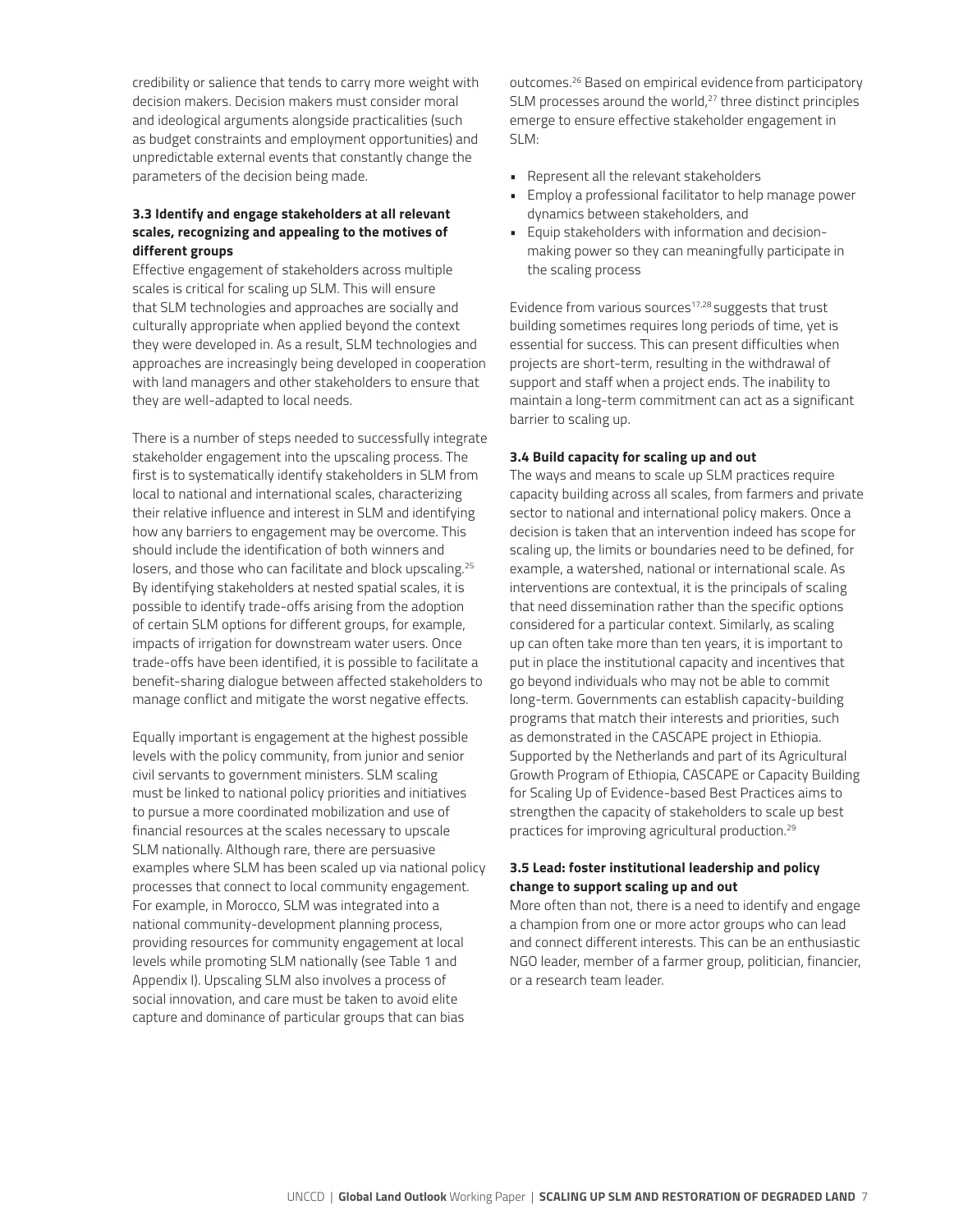In addition, the following factors are important:

- Develop an influencing strategy to engage key policy stakeholders, working where necessary with high-level intermediaries to build momentum for policy change
- Work with opinion leaders, champions and influential organizations (from local to national, using traditional, customary or innovative approaches) to foster leadership, vision and values that can support scaling up and out

#### **3.6 Mobilize: achieve early, tangible benefits for as many stakeholders as possible to engage in activities to scale up and out**

Scaling up and out processes can require sustained inputs from a range of stakeholders including land managers, NGOs, the research and business communities, donor and policy makers. To both mobilize and retain stakeholder engagement, it is necessary to provide tangible, short-term benefits that generate meaningful value for those involved. Section 4 will consider a number of ways in which each of these groups can be motivated to support and engage in activities to scale SLM up and out. In addition to incentives, it is important to identify disincentives, subsidies or

perverse incentives that may slow the pace at which SLM can be scaled or lead to disengagement from stakeholders.

#### **3.7 Monitor, evaluate and communicate**

Finally, it is essential to learn from both successes and failures to develop best practices in scaling SLM up and out. To do this, it is necessary to monitor progress towards SLM targets and evaluate the impacts of SLM against measures of sustainability, including livelihoods.

The UNCCD's 1<sup>st</sup> Scientific Conference proposed a knowledge-management framework for SLM that involved the participatory development of indicators,<sup>30</sup> some of which have been proposed to monitor progress towards the SDGs. Such monitoring approaches do more than simply provide a measure of progress. They facilitate learning among different stakeholder groups across scales, and if designed and implemented in collaboration with stakeholders, they can enable continuous learning to improve SLM practices and ensure more effective scaling up and out. Table 1 illustrates the success factors in four selected case studies, while Appendix I presents these and other case studies in more detail.

| <b>Key success factor</b>                                                                                                                                 | <b>Case study 1 Morocco</b><br>'Programme Oasis Sud'                                                                                                                                   | <b>Case study 2 Project Wadi</b><br><b>Attir. Israel</b>                                                                            | <b>Case study 3 Western</b><br>Rajasthan, India                                                                                                                                   | Case study 4 ALTAGRO project<br>in Peruvian Altiplano                                                                                                                                 |
|-----------------------------------------------------------------------------------------------------------------------------------------------------------|----------------------------------------------------------------------------------------------------------------------------------------------------------------------------------------|-------------------------------------------------------------------------------------------------------------------------------------|-----------------------------------------------------------------------------------------------------------------------------------------------------------------------------------|---------------------------------------------------------------------------------------------------------------------------------------------------------------------------------------|
| 1.Consistently fund and<br>adaptively plan                                                                                                                | Achieved financing of 46<br>district development plans<br>from national budget. Budget<br>increased from a \$3 million<br>programme to a cumulative<br>budget of \$77 after nine years | Donations and government<br>support                                                                                                 | Limited to a research grant                                                                                                                                                       | Long-term research and<br>development grant from<br>several donors and a successful<br>revolving fund                                                                                 |
| 2. Select SLM options for scaling<br>up and out, based on best<br>available evidence                                                                      | SLM practices selected and<br>spread across 195 000 ha<br>included the promotion of<br>sustainable water management,<br>erosion control and sand dune<br>fixation                      | Perennial plant cover with<br>agroforestry trees, construction<br>of catchments and terraces, soil<br>conservation practices        | Drought proofing via tolerant<br>varieties, soil and water<br>conservation, integration<br>of perennials, rain water<br>harvesting, diversification and<br>inclusive value chains | Quinoa cropping, dairy farming<br>and trout farming and their<br>value chains                                                                                                         |
| 3.Identify and engage<br>stakeholders at all relevant<br>scales, recognizing and<br>appealing to the motives of<br>different groups                       | Includes wide variety of<br>development actors and<br>empowerment of women                                                                                                             | Limited to one 'wadi,' developed<br>by the Sustainability Laboratory,<br>Hura Municipal Council and<br>scientists from a university | Recognition of household<br>heterogeneity, creation of<br>multi-stakeholder innovation<br>platforms and village<br>development committees                                         | 129 rural communities engaged                                                                                                                                                         |
| 4. Build capacity for scaling up<br>and out                                                                                                               | Inter-community collaboration<br>is facilitated                                                                                                                                        | Limited to one catchment.<br>Involves a regional education<br>center                                                                | Capacity to self-organize<br>through village development<br>committees and innovation<br>platforms                                                                                | Training of 84 families in seven<br>groups for trout farming as<br>a new enterprise. Training of<br>1175 and 563 families in quinoa<br>cropping and dairy production,<br>respectively |
| 5.Lead: foster institutional<br>leadership and policy change to<br>support scaling up and out                                                             | Facilitated community<br>development plans                                                                                                                                             |                                                                                                                                     | Nurtured institutional<br>mechanisms at village to<br>regional level                                                                                                              | Organized producer groups                                                                                                                                                             |
| 6. Mobilize: achieve early,<br>tangible benefits and incentives<br>for as many stakeholders as<br>possible to engage in activities<br>to scale up and out | 11 urban municipalities and 45<br>rural districts reached                                                                                                                              |                                                                                                                                     |                                                                                                                                                                                   | Availability of credit to switch<br>practices was crucial                                                                                                                             |
| 7. Reflect and communicate                                                                                                                                | Project needs a strategic socio-<br>economic vision                                                                                                                                    |                                                                                                                                     | Participatory agro-ecosystem<br>analysis facilitated cooperation<br>and willingness to adopt SLM<br>practices                                                                     |                                                                                                                                                                                       |

#### **Table 1: Matrix of success factors and case studies.**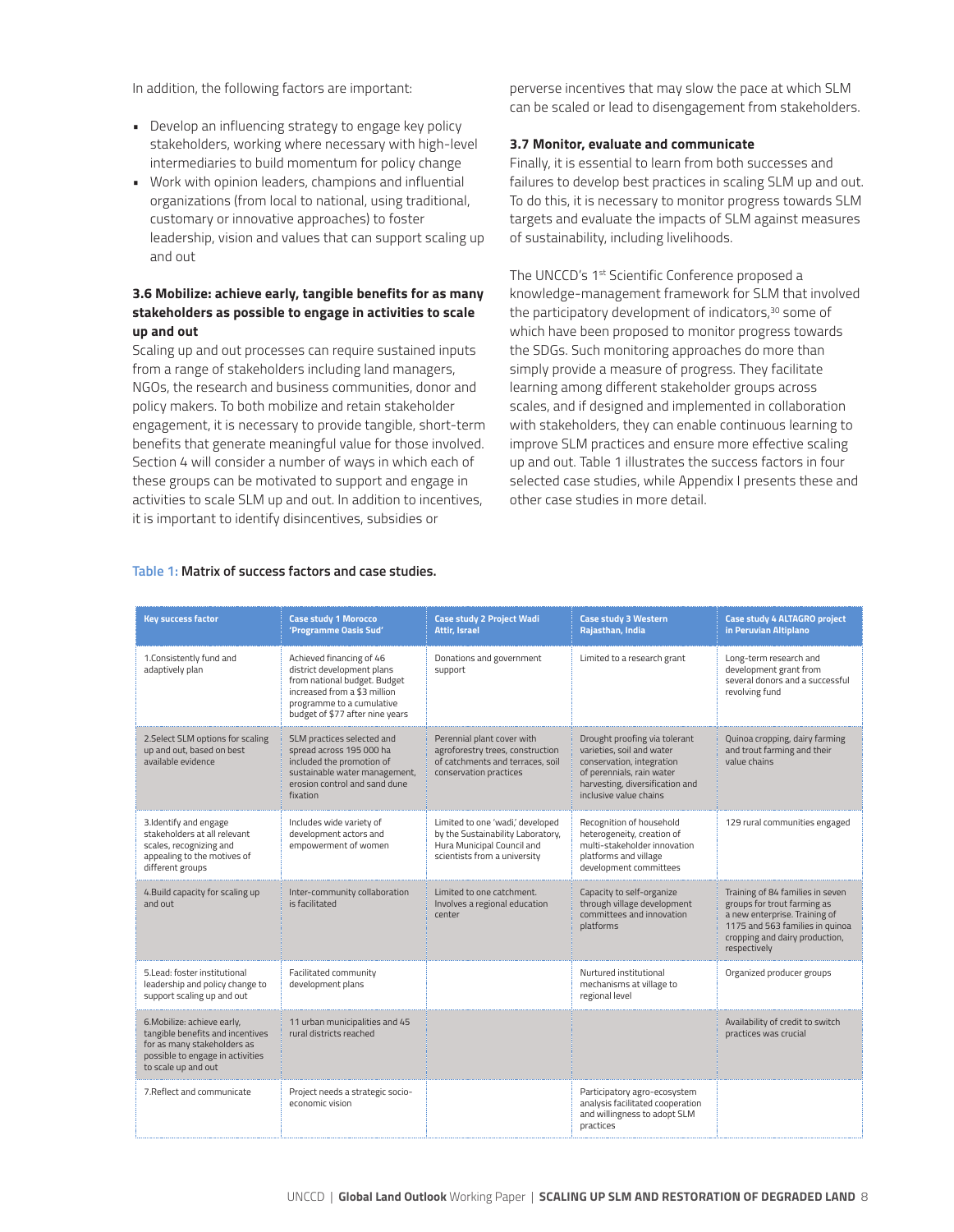#### **4. INCENTIVES FOR SCALING UP**

Incentives aimed at scaling up SLM need to be designed based on a thorough diagnostic of stakeholder needs, their local or traditional knowledge, and a critical appraisal of existing incentives and their impacts, both positive (enabling) and negative (perverse). Generally, incentives are not harmonized to encourage multiple benefits and are sometimes conflicting (for example, agricultural subsidies that encourage overproduction through intensification, but that results in greater environmental damage from land degradation and nutrient pollution). For SLM, there is a particular challenge to align incentives for short-term private and local benefits, often within one growing season, with long-term public benefits. Knowledge exchange between land practitioners and the research community on the drivers of land degradation and available amelioration practices for land restoration can act as an incentive for smallholders to adopt innovative approaches if the preconditions outlined earlier are met.

#### **4.1 Private sector incentives**

With few exceptions, the private sector and especially large multinational agricultural conglomerates have yet to exploit the provision of SLM inputs, technologies, market chains and other products and services for smallholder farms. Yet this sector, which produces much of the world's food – for example, 70-80 percent in Asia and Africa – will play a key role in meeting the challenge of feeding the rapidly growing world population. The reasons for the limited involvement of the private sector in advancing SLM approaches include lack of financing, inhibitory laws and regulations, weak distribution channels and insufficient labor.<sup>32</sup> New technology services and payment schemes have been identified as the primary opportunities for private sector involvement. They include more accurate location analyses, such as road infrastructure, cellular phone coverage, Internet presence, access to credit, availability of electricity, and the presence or absence of market barriers. New geographic information systems and spatial analyses can now be used to easily generate maps of populations, vegetation trends, markets, and risks that can help target SLM practices.

Advances in the private sector development of new Information & Communication Technologies (ICT), such as advanced soil and water sensors and monitoring equipment, will allow farmers to monitor soils and crops more effectively, thus building on their abilities to use resources efficiently. These technologies are likely to be central to farmers of the future, including smallholders,

and should appeal to young farmers who already use ICT. Thus, not only efficiencies can be improved, but social benefits also gained through increased interest in farming and business development in rural and peri-urban environments, along with increased financial advantages<sup>33</sup> The private sector can target existing retailers rather than smallholders, directly allowing them to improve their distribution channels and access information held predominantly by the public sector when given the right incentives. One target could be retailers, who not only sell products, but who can also offer advisory or extension services that governments are unable to provide. Thus, coupled packages of products and advice can offer greater growth opportunities, especially in areas where digital and advisory capacities are poor. Hubs of new economic activities in small to medium-size towns<sup>34,35</sup> may offer the required scales to attract the private sector and create jobs in the agricultural and rural service sectors. The provision of information, better management and higher productivity would increase trust and customer loyalty.

Innovative payment methods will also help attract the private sector. Awareness, advantage, affordability and access have been identified as key determinants for adoption and scaling.<sup>36</sup> The retail sector has worked to develop payment schemes designed for cash-poor consumers who may not have access to banks. These include mobile money, escrow services, small loans and mobile vouchers.37 Much can be learned from the general retail sector and how to apply this to smallholder farmers and the promotion of SLM.

Private sector flexibility in the timing of sales can greatly help smallholders with sales of input vouchers for seeds and fertilizers, which can significantly increase land use and productivity.<sup>38</sup> Mobile banking can also help put vast amounts of remittances from abroad to better use by eliminating high interest rates on international transfers that other banking methods require.

Retailers, smallholders and entrepreneurs can help by becoming involved in multiple services via cloud sourcing and e-commerce related to weather forecasts, insurance, crop purchasing prices in different markets, soil maps, recommended crops and location-specific varieties, water availability, interactive mobile applications and videos on crop, pest and disease management. The dissemination of farming practices can be promoted by farmers themselves through activities such as Digital Green,<sup>39</sup> creating greater demand for products and services.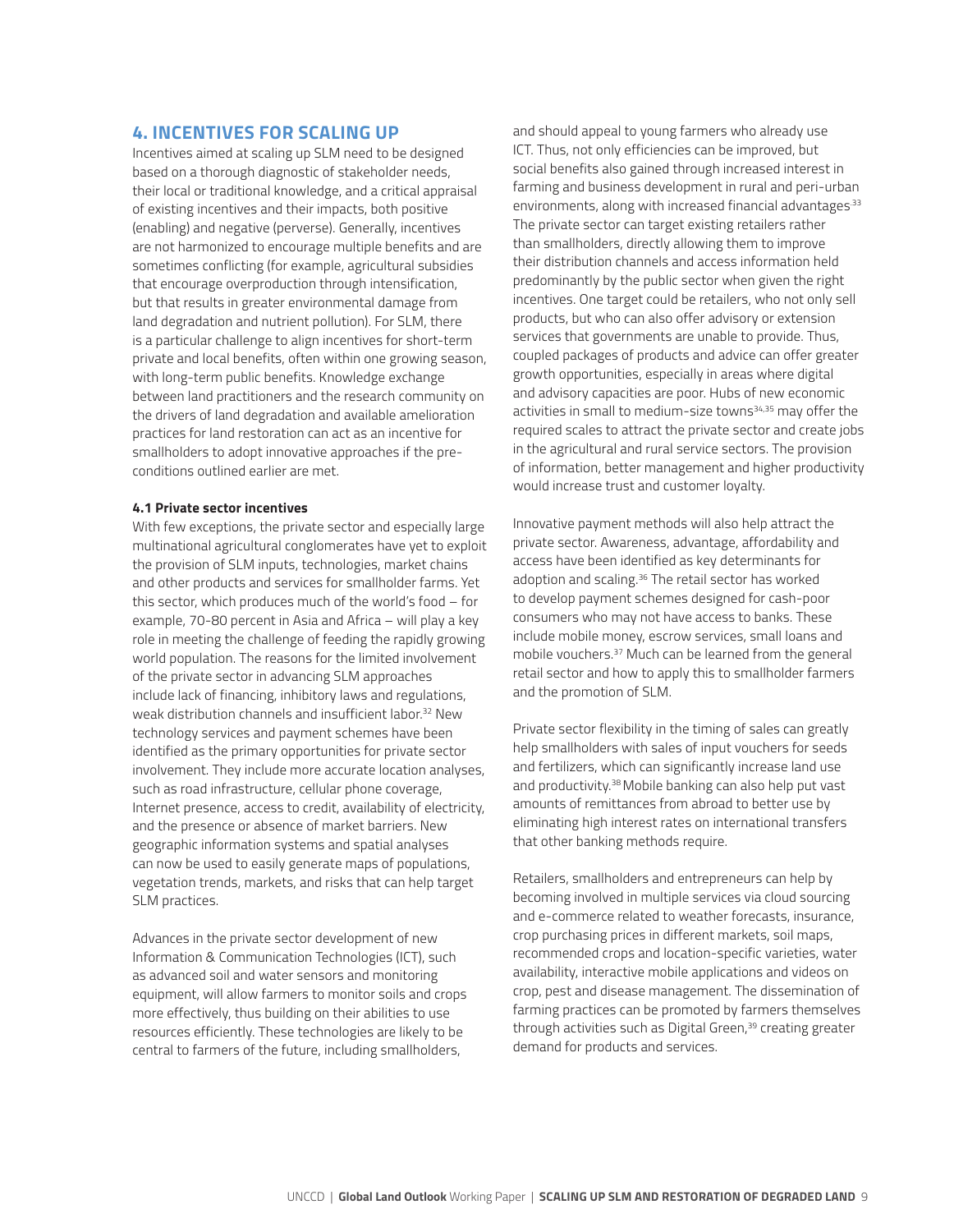To realize these opportunities, the private sector needs incentives and co-financing for large scale public-private partnerships. In particular, there needs to be a focus on minimizing the risk for investments in land-based projects by providing guarantees from the public sector if projects fail or by offering tax allowances for investing in restoration projects.40 This requires working with finance experts to de-risk restoration investments by considering both private and public investments. In addition, new methods of raising finance need to be explored to support scaling up, such as bundling private sector income streams with public goods. This could involve combining non-timber forest products with public goods such as reliable water supplies.

Most of these opportunities will require innovative partnerships, greater collaboration and connectivity among stakeholders together with technological innovations spanning agricultural value chains. These value chains are increasingly being viewed as closed-loop chains rather than the traditional linear chains from production, manufacture, distribution, retail, consumer and disposal.41 As profit margins are generally smaller in agriculture, there is increased interest from the private sector in scaling up and out that can stimulate profit-generating partnerships. Major NGOs such as Oxfam can take a lead in creating an enabling environment for greater engagement of the private sector with smallholders via innovative partnerships in sustainable food production.<sup>42</sup>

#### **4.2 Incentives for farmers and their communities**

Farmers often improve conventional 'transfer of technology' practices and the efficiency of their operations using natural processes and beneficial onfarm interactions, such as nutrient recycling to reduce their costs for inputs. However, the number of farmers that achieve these benefits is generally small, as these changes are not without costs for labor and inputs, such as agrochemicals and machinery. Engaging with innovative farmers is probably one of the quickest ways to promote novel approaches. The factors that determine whether or not a farmer can or is willing to innovate include their age, experience, personality, wealth status, whether they have been previously exposed to innovation and are involved in integrated farm systems.<sup>43</sup> There is a need to design incentives that encourage farmers and allow the innovators to flourish. As part of a general strategy to engage stakeholders<sup>44</sup> there is a number of processes that can encourage innovation and the testing of interventions. Farmer field schools<sup>45</sup> and farmer competitions can, for example, bring prestige and strengthen cultural identities, thus enabling greater knowledge exchange and learning.

#### **4.3 Incentives for policy makers to promote scaling**

More than anything, policy makers require practical solutions that are not only relevant to a broad range of stakeholders, but also create a legacy of actions and a vision of what the future of the environment can be if SLM practices are upscaled.

Policy makers will likely respond more readily to evidence that the implementation and scaling up of SLM practices will contribute to more pressing challenges, such as unemployment, migration, food security in fragile states, and the assurance of future capacities of natural resources to provide goods and services for society. Equally important is evidence that the neglect or over-exploitation of land resources will result in increasing scarcities of food, water and employment.

Sound business cases are required for the implementation of SLM practices to generate multiple benefits such as job creation, higher incomes, improved productivity and the provision of other ecosystem services, including opportunities for eco-tourism and the preservation of cultural identity related to the natural environment. SLM needs to appeal to the interests of multiple sectors that can benefit from good land management practices and are also affected by the negative impact of poor land management on agriculture, environment, water and energy.

## **5. A NEW FRAMEWORK FOR SCALING UP SLM OPTIONS TO REVERSE LAND DEGRADATION**

Figure 1 below outlines the eight steps of a proposed framework for scaling up. Step 1 determines the scope of scaling at the outset, setting the boundaries as either biophysical or administrative. Through an inclusive process that engages all actors, a thorough diagnosis of the cultural, social, economic, technological, political and environmental context and the main drivers of change are identified (Step 2). Using the indicators proposed by the UNCCD and others,11,46 the baseline state of land condition needs to be defined (Step 3). This is followed by a screening of potential SLM options from various perspectives, including improvements in crop or biomass productivity, economic cost and benefits, social and cultural acceptance, the identification of potential adopters, their constraints and prerequisite conditions (Step 4). A parallel process ensures that the potential SLM options are appropriate in the context and constraints of the adopters (Step 5). Next on the ground, prioritized options are established through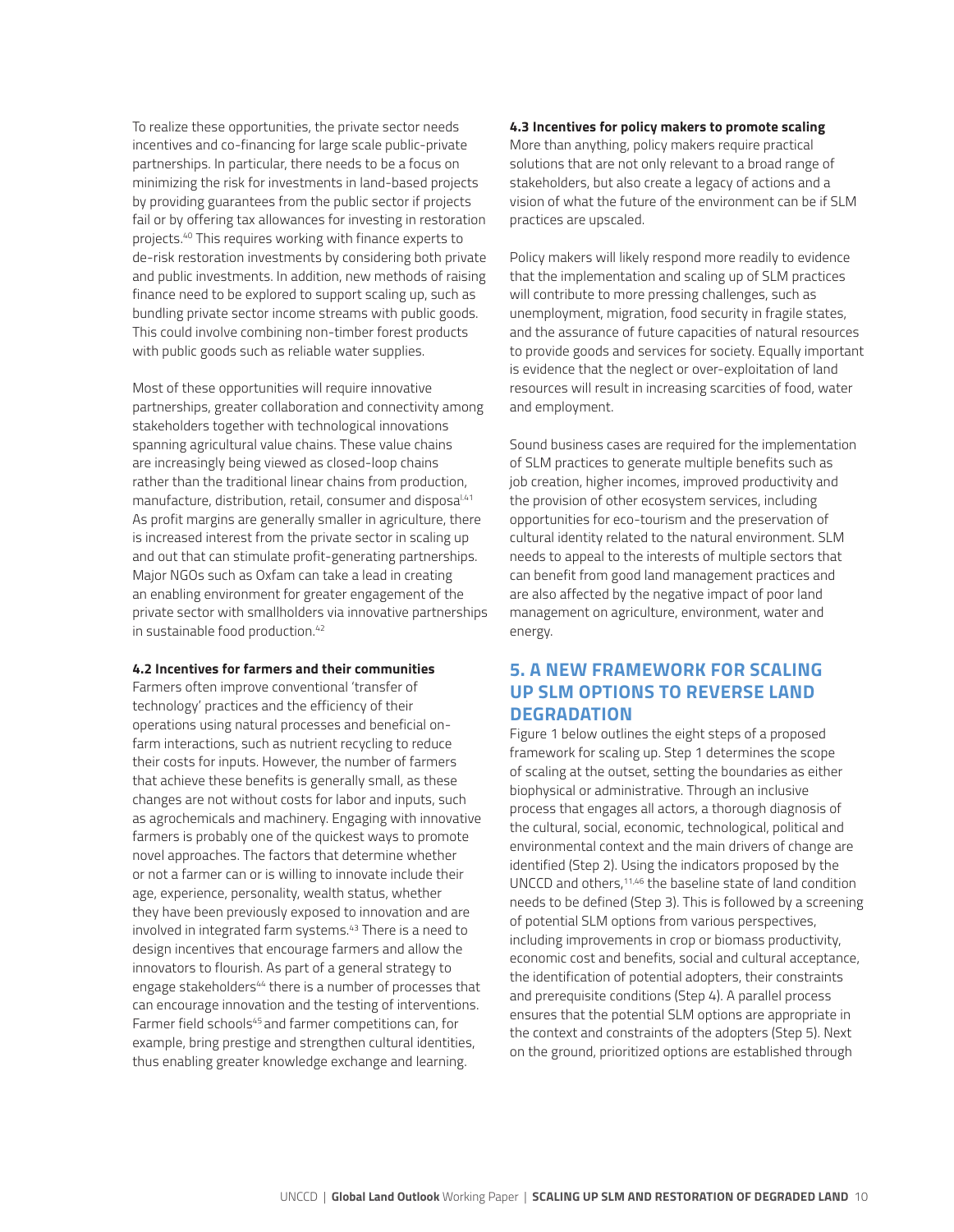pilot and demonstration sites (Step 6) with a clear idea on what is being scaled (technology, process or organizational component). Assuming that the interventions have already a sound base for success, a dissemination strategy (Step 7) begins in parallel to Step 6.

Whether or not there is a sound basis for success, depends on the sort and scope of evidence that exists. The standards of evidence range from an innovation with minimal objective evidence, a promising practice with anecdotal reports, a model that has positive evidence in a few cases, good practice with clear evidence from several cases, best practice with evidence of impact from multiple contexts and through a meta-analyses, and finally a policy principle that is proven.<sup>11</sup> The promotion of an innovation or intervention generally relies on evidence from this range but also on 'knowledge politics' that transform sometimes relatively weak evidence into persuasive narratives to gain both political and financial support, and which are often driven by 'champions of the cause.' This is part of the communication and constituency building for public awareness. Whitfield et al.<sup>47</sup> provide a good example of this with respect to the SLM practice of conservation agriculture and caution that critical reflection is needed when 'bandwagons' are created that drive the promotion of interventions. Here, science can play a major role in helping to understand which contexts (biophysical, socio-economic, cultural, political and financial) a particular SLM option requires to be adopted and scaled up. This can help achieve better results and avoid disappointments often associated with development projects that were envisioned as selfsustaining and were later discontinued due to the lack of follow-though.

Interaction and inter-connectedness between participating agencies play an increasingly important role (Step 7), with the focus on efforts being effectively allocated and shared among participating actors (farmers, NGO's, extension and government agencies, private sector, donors and research organizations). Such interactions, however, are needed from steps 4-7. Step 7 is particularly relevant in addressing issues that require a broad network of agencies, including research institutions, government and non-government organizations, civil society organizations and the private sector. The agencies play different roles, from promoting the intervention or innovation to acting as brokers that bring agencies together and form networks, change institutional arrangements and help raise the resources required.48 A dissemination strategy should ensure alignment with larger scale initiatives, such as the UNCCD National Action Programmes. Often missing in SLM programs and projects is an adequate process of monitoring and evaluation that gives feedback to all actors, encourages more innovation platforms or other arrangements, and allows space for changes and introductions of new or alternative options into the framework (Step 8). The role that multi-stakeholder mechanisms play, and their increasing importance in achieving scaling up is well recognized in this framework. The advantage of multi-stakeholder arrangements is that they can be vehicles for further adaptation and innovation that move beyond a simple scaling out of a particular intervention.

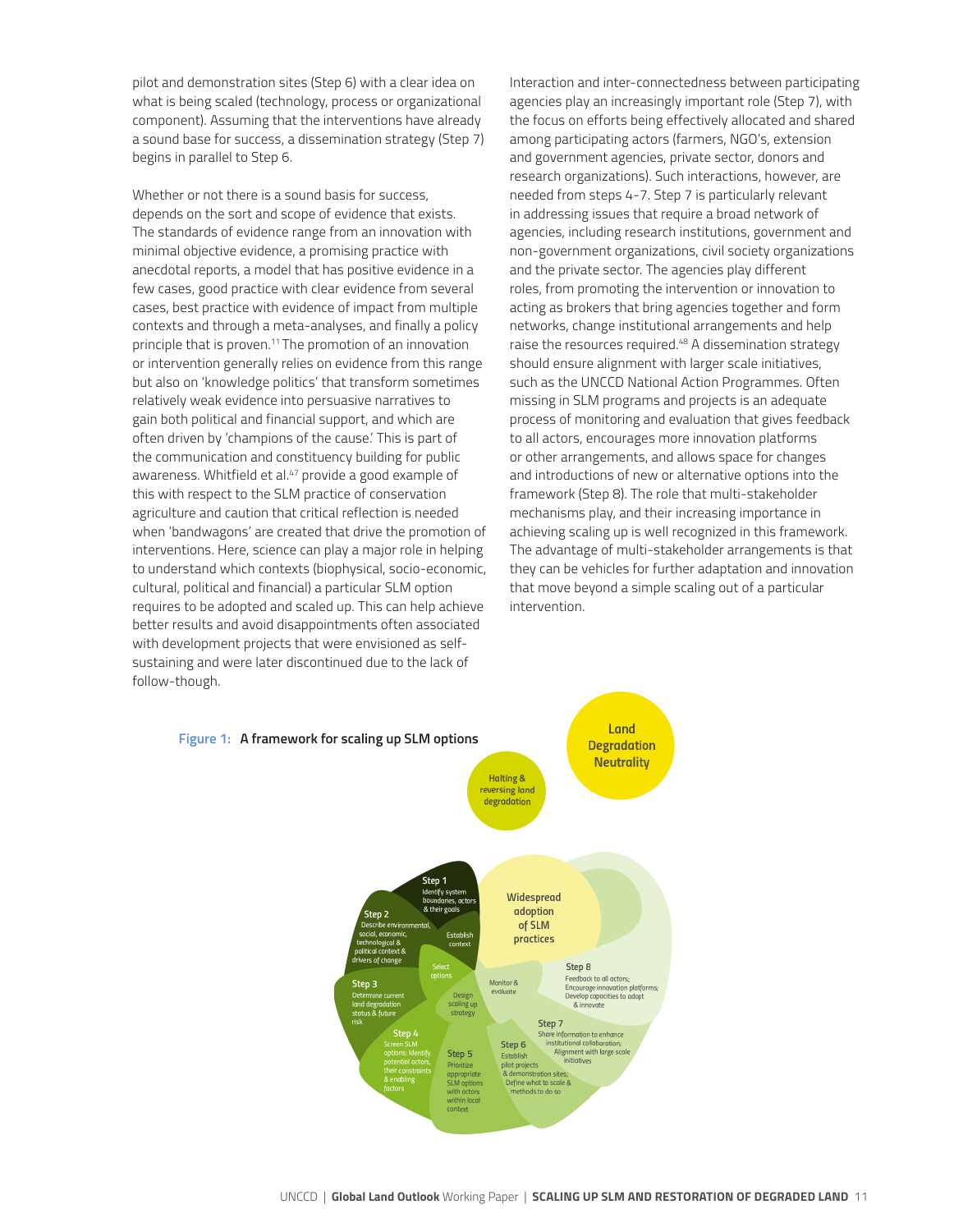#### **6. CONCLUSION**

In general, frameworks for achieving scaling up rely on the identification of a successful intervention and its scaling boundaries, selection of methods, a vision and assessment of the scalability of the intervention and barriers to implementation. From this, seven critical factors were identified for successful scaling up of SLM practices:

- i. Adaptively plan and consistently fund, combining top-down and bottom up approaches via stakeholder networks;
- ii. Select SLM options for scaling up based on best available evidence;
- iii. Identify and engage stakeholders at all scales
- iv. Build capacity for scaling up including how to establish and strengthen collaborative mechanisms
- v. Foster institutional leadership and policy change to support scaling up
- vi. Achieve early tangible benefits and incentives for as many stakeholders as possible, and
- vii.Monitor, evaluate and communicate

A range of incentives for farmers and their communities, policy makers and the private sector has been identified. Innovations for the public-private partnership sector include innovations in ICT and taking a fresh look at the role of retailers, their place in the value chains and potential to provide additional services, such as weather forecasting, insurances and pricing information, as well as other agricultural extension services.

Scaling up requires coordinated planning and multistakeholder engagement across scales and sectors. Each separate SLM practice or intervention needs to be linked to the efforts and framework that promote land degradation neutrality at the local and national scales. Linkages or nodes that bring different levels together are key to successful scaling up via knowledge exchange and learning processes. Often the promoter of a technology requires another actor to foster collaboration between different agencies and networks (champions). A guiding framework for achieving the scaling up of SLM options was developed based on an eight step iterative process. We believe this framework will complement the Land Degradation Neutrality Target Setting Progamme (LDN TSP) that is being implemented by the UNCCD to achieve land degradation neutrality.

## **7. REFERENCES**

- 1.UNCCD (2016a) http://www2.unccd.int/CRIC15-beginsin-Nairobi
- 2.Steffen W, Richardson K, Rockström J, Cornell, SE, Fetzer I, Bennett EM, Biggs R, Carpenter SR, de Vries W, de Wit CA, Folke C, Gerten D, Heinke J, Mace GM, Persson LM, Ramathan V, Reyers B, Sörlin S (2015) Planetary boundaries: Guiding human development on a changing planet. Science 347:736-747.
- 3.FAO (2009) How to feed the world in 2050, FAO, Rome, Italy http://www.fao.org/fileadmin/templates/wsfs/docs/ expert\_paper/How\_to\_Feed\_the\_World\_in\_2050.pdf
- 4.World Economic Forum (2012) Putting the new vision for agriculture into action: A transformation is happening. World Economic Forum, Geneva, Switzerland http://www3.weforum.org/docs/WEF\_ FB\_NewVisionAgriculture\_HappeningTransformation Report\_2012.pdf
- 5. WOCAT (2007) Where the land is greener case studies and analysis of soil and water conservation initiatives worldwide. Liniger H-P, Critchley W (eds). CTA/FAO/ UNEP/CDE www.weforum.org/reports/redesigningbusiness-value-roadmap-sustainable-consumption
- 6. Zucca C., Bautista S, Orr BJ, Previtali F. (2013) Desertification: Prevention and Restoration. In: Jorgensen S.E. (Ed.), Encyclopedia of Environmental Management. Taylor & Francis, New York. Vol. I, 594-609. DOI: 10.1081/E-EEM-120046343. ISBN: 978-1-43-982927- 1.
- 7.Thomas RJ (2008) Addressing land degradation and climate change in dryland agroecosystems through sustainable land management. J. Environ. Monit. 10: 595- 603
- 8.FAO/FESLM (1993) An international framework for evaluating sustainable land management. FAO, FESLM, World Soil Resources Report 73, FAO, Rome, Italy http:// www.fao.org/docrep/T1079E/T1079E00.htm.
- 9.Cooly L, Linn JF (2014) Taking innovations to scale: Methods, applications and lessons. Results for Development Institute/Management Systems International, Washington DC
- 10.Douthwaite B, Alvarez S, Cook S, Davies R, George P, Howell J, Mackay R, Rubiano J. (2007) Participatory impact pathways analysis: A practical application of program theory in research-for-development. Can J. Progr. Evaln. 22: 127-159
- 11.UNCCD (2014) Land degradation neutrality: Resilience at local, national and regional levels. UNCCD, Bonn, Germany.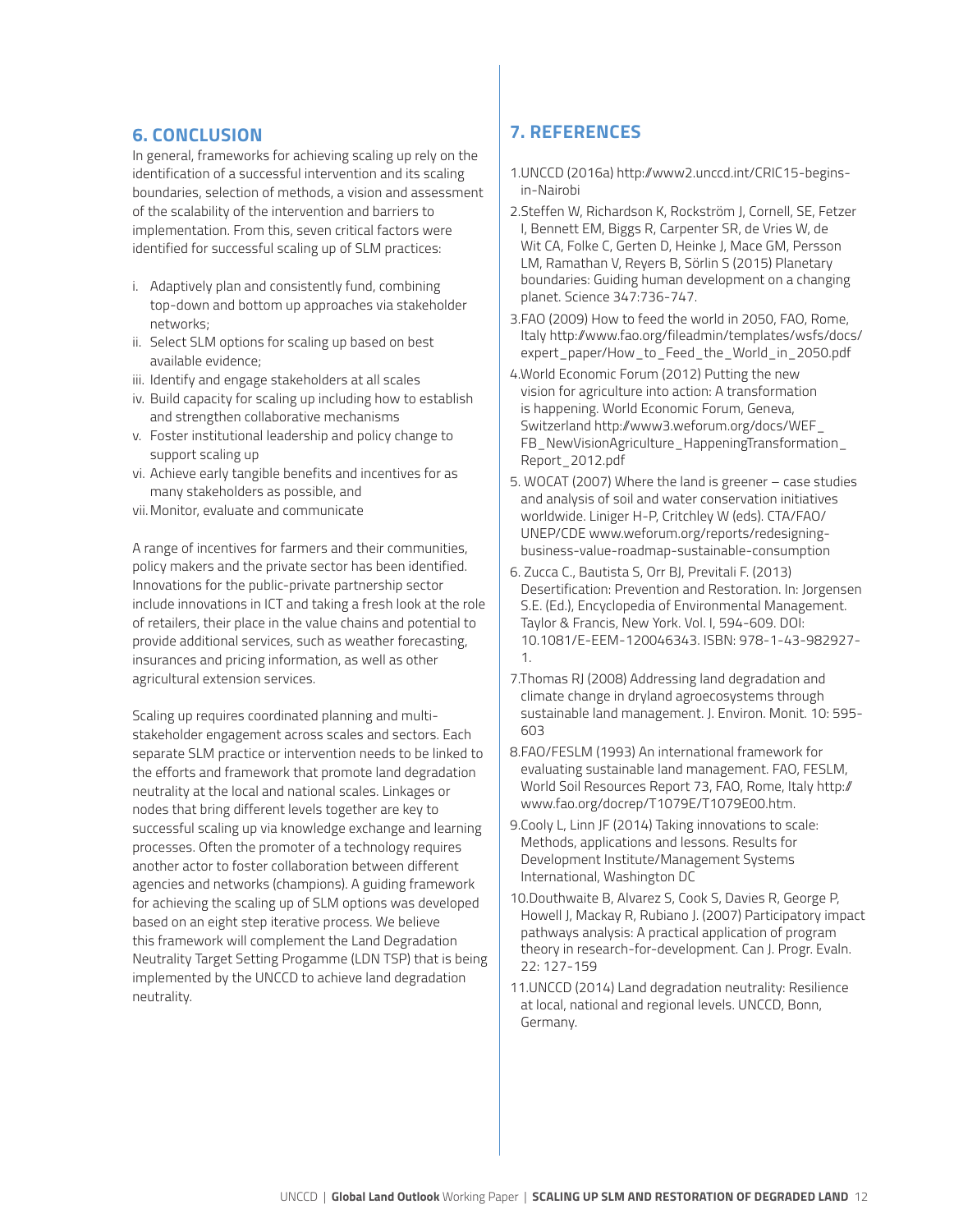- 12.Linn J, Hartmann A, Kharas H, Kohl R, Massler B, (2010) Scaling up the fight against rural poverty: An institutional review of IFAD's approach. Global Working Paper No. 39, Brookings, Washington DC.
- 13.MSI (2012) Scaling up from vision to large-scale change: Tools and techniques for practitioners. Management Systems International, Washington DC.
- 14.Reij C and Winterbottom, R. (2015) Scaling up regreening: Six steps to success. A practical approach to forest and landscape restoration. World Resources Institute. Available at http://www.wri.org/publication/ scaling-regreening-six-steps-success and http://www. riopavilion.org/download-presentations/unccd-cop-12 ankara-2015/.
- 15.Appadural AD, Chaudhury M, Dinshaw A, Ginoya N, McGray H, Rangwala L, Srivatsa S (2015) Scaling success: Lessons from adaptation pilots in the rainfed regions of India. World Resources Institute, Washington D.C.
- 16.Sumberg J (2005) Constraints to the adoption of agricultural innovations. Outlook on agriculture 34: 7-10
- 17.Campbell BM, Hagmann J, Stroud A, Thomas R, Wollenberg E. (2006) Navigating amidst complexity: Guide to implementing effective research and development to improve livelihoods and the environment. Center for International Forestry Research, Bogor, Indonesia ISBN: 979-24-4664-8.
- 18. Porter ME, Kramer MR. (2011) Creating shared value: How to reinvent capitalism – and unleash a wave of innovation and growth. Harvard Business Review January-February 2011. www.hbr.org
- 19.Syngenta (2016) The good growth plan: One plant six commitments. http://www4.syngenta.com/~/media/ Files/S/Syngenta/progress-data-2015-en.pdf
- 20.Sewell A, Bouma J, van der Esch S (2016) Investigating the challenges and opportunities for scaling up ecosystem restoration. The Hague: PBL The Netherlands Environmental Assessment Agency.
- 21.ELD (2015a) The value of land: Prosperous lands and positive rewards through sustainable land management. Stewart, N., Etters, H., Favretto, N., Gerhartstreiter, T. Schauer, M. Thomas, R. (eds). www.eld-initiative.org.
- 22.Kenter JO, O'Brien L,Hockley N, Ravenscroft N, Fazey I, Irvine KN, Reed MS, Christie M, Brady E, Bryce R, Church A, Cooper N, Davies A, Evely A, Everard M, Jobstvogt N, Molloy C, Orchard-Webb J, Ranger S, Ryan M, Watson V (2015). What are shared and social values of ecosystems? Ecological Economics 111:86-99.
- 23.Crilly, T. Jashapara, A., Ferlie, E. (2010) Research Utilisation & Knowledge Mobilisation: a Scoping Review of the Literature. Report for the National Institute for Health Research Service Delivery and Organization Queen's Printer and Controller of HMSO, London.
- 24.Posner SM, McKenzie E, Ricketts TH (2016) Policy impacts of ecosystem services knowledge. PNAS.www. pnas.org/cgi/doi/10.1073/pnas.1502452113.
- 25.Reed MS, Graves A, Dandy N, Posthumus H, Hubacek K, Morris J, Prell C, Quinn CH, Stringer LC (2009) Who's in and why? Stakeholder analysis as a prerequisite for sustainable natural resource management. Journal of Environmental Management 90: 1933–1949.
- 26. Cooke B, Kothari U. (2001) Participation: The new tyranny? Zed Books.
- 27. de Vente J, Reed MS, Stringer LC, Valente S, Newig J (2016) How does the context and design of participatory decision-making processes affect their outcomes? Evidence from sustainable land management in global drylands. Ecology & Society in press
- 28. Kane-Potaka J (2013) The story behind the success: Ten case studies identifying what led to uptake of research for development. Colombo, Sri Lanka: International Water Management Institute (IWMI); Patancheru, Andhra Pradesh, India: International Crops Research Institute for the Semi-Arid Tropics (ICRISAT). 100p. doi: 10.5337/2013.208.
- 29. CASCAPE (2015) Capacity building for scaling up of evidence-based best practices in agricultural production in Ethiopia. http://www.wur.nl/en/show/cascape-1.htm
- 30. Reed MS, Buenemann, M, Atlhopheng J, Akhtar-Schuster M, Bachmann F, Bastin G, Bigas H, Chanda R, Dougill AJ, Essahli W, Evely AC, Fleskens L, Geeson N, Glass JH, Hessel R, Holden J, Ioris A, Kruger B, Liniger HP, Mphinyane W, Nainggolan D, Perkins J, Raymond CM, Ritsema CJ, Schwilch G, Sebego R, Seely M, Stringer LC, Thomas R, Twomlow S, Verzandvoort S (2011) Crossscale monitoring and assessment of land degradation and sustainable land management: a methodological framework for knowledge management. Land Degradation & Development 22: 261-271
- 31. IAASTD. 2009. Agriculture at a crossroads: Sub-Saharan Africa (SSA) report (Vol. V). International Assessment of Agricultural Knowledge, Science and Technology for Development. Washington, DC: Island Press.
- 32. Kohl, H., Hegde, N., Karamchandani, A. (2014) Beyond the Pioneer: Getting Inclusive Industries to Scale, Mumbai: Deloitte Touche Tohmatsu India Private Limited.
- 33. Deloitte Review (2016) From dirt to data: the second green revolution and the Internet of Things. Deloitte Review 18
- 34. INTELI (2011). Creative-based strategies in Small and Medium-sized Cities: Guidelines for Local Authorities. (Creative Clusers in Low Density Urban Areas Working Paper). Moreira da Maia, Portugal: Inteligência em Inovação. Retrieved from http://urbact.eu/sites/default/ files/import/Projects/Creative\_Clusters/documents\_ media/URBACTCreativeClusters\_TAP\_INTELI\_Final\_01. pdf
- 35. Hesse C, Anderson S, Coutla L, Skinner J, Toulmin C (2013) Managing the boom and bust: Supporting climate resilient livelihoods in the Sahel. IIED issue paper, IIED, London, UK. http://pubs.iied.org/11503IIED.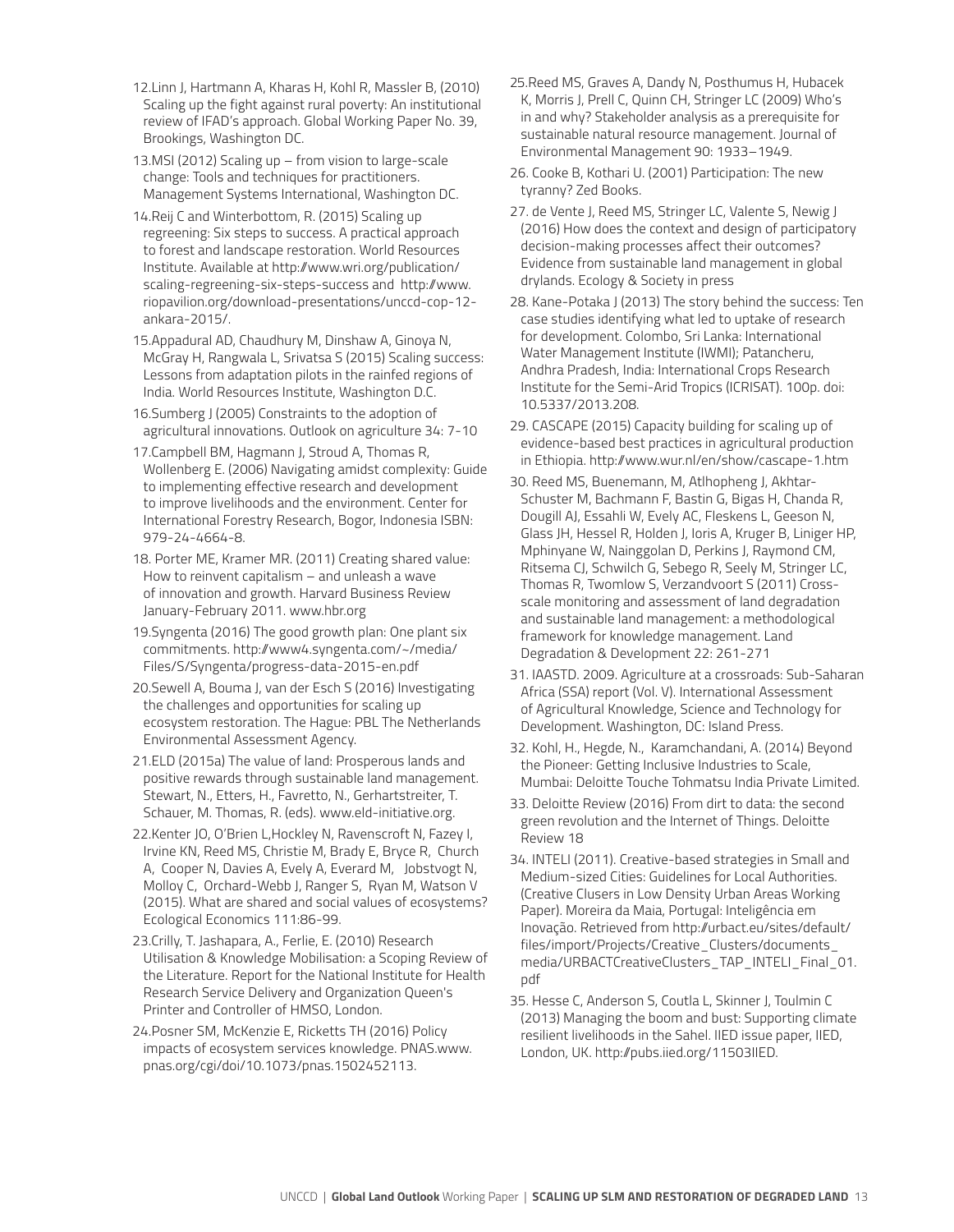- 36. Tam, V., Mitchell, C., Martins, F., Dichter, S., Adams, T., Ullah, N., Tata., S. (2014). Growing Prosperity: Developing Repeatable Models to Scale the Adoption of Agricultural Innovations, Boston: Bain and Company.
- 37.Martin, C., Harihareswara, N., Diebod, E., Kodali, H, Averch, C. (2016). Guide to the Use of Digital Financial Services in Agriculture. (USAID). Washington, DC: USAID's Mobile Solutions Technical Assistance and Research. Retrieved from https://www.usaid.gov/sites/default/ files/documents/15396/Guide%20to%20DFS%20in%20 Ag\_Web\_Final.pdf
- 38.Carter, M. R., Laajaj, R., Yang, D. (2013). The impact of voucher coupons on the uptake of fertilizer and improved seeds: evidence from a randomized trial in Mozambique. American Journal of Agricultural Economics, 95(5), 1345- 1351.
- 39.Gandhi, R., Veeraraghavan, R., Toyama, K., & Ramprasad, V. (2007, December). Digital green: Participatory video for agricultural extension. In Information and Communication Technologies and Development, 2007. ICTD 2007. pp. 1-10. IEEE.
- 40.Cornell A, Weier J. Stewart N, Spurgeon J, Etter H, Thomas R. Favretto N, Chilombo A., van Duivenbooden N, van Beek C, de Ponti T (2016) Economics of Land Degradation Initiative: Report for the private sector. Sustainable Land Management –a business opportunity, GIZ: Bonn, Germany. www.eld-initiative.org
- 41. World Economic Forum (2010) Redesigning business value: A road map for sustainable consumption.
- 42.Oxfam (2010) Think big. Go small: Adapting business models to incorporate smallholders into supply chains. Briefings for Business 6, Oxfam International, UK.
- 43.Reij C and Waters-Bayer A. (2001) An initial analysis of farmer innovators and their innovation. In 'Farmer innovation in Africa: A source of inspiration for agricultural development' p77-91. Reij C & Waters-Bayer A (eds.) Earthscan Publications, London, UK
- 44.Reed, MS (2016) The research impact handbook. Fast Track Impact, UK.
- 45. FAO (2015) Farmer field schools: a participatory approach to capacity building for efficient, sustainable and inclusive food production systems. http://www.fao. org/africa/news/detail-news/en/c/358283/
- 46. UNU (2011) Guidelines for the preparation and reporting on globally-relevant SLM impact indicators for project-level monitoring. UNU-INWEH/GEF/UNDP. United Nations University, Hamilton, Canada
- 47. Whitfield S Dougill AJ, Dyer JC, Kalaba FK, Leventon J, Stringer LC (2015) Critical reflection on knowledge and narratives of conservation agriculture. Geoforum 60: 133-142
- 48. Hermans F, Stuiver M, Beers PJ, Kok K (2013) The distribution of roles and functions for upscaling and outscaling innovations in agricultural innovation systems. Agricultural Systems 115:117-128.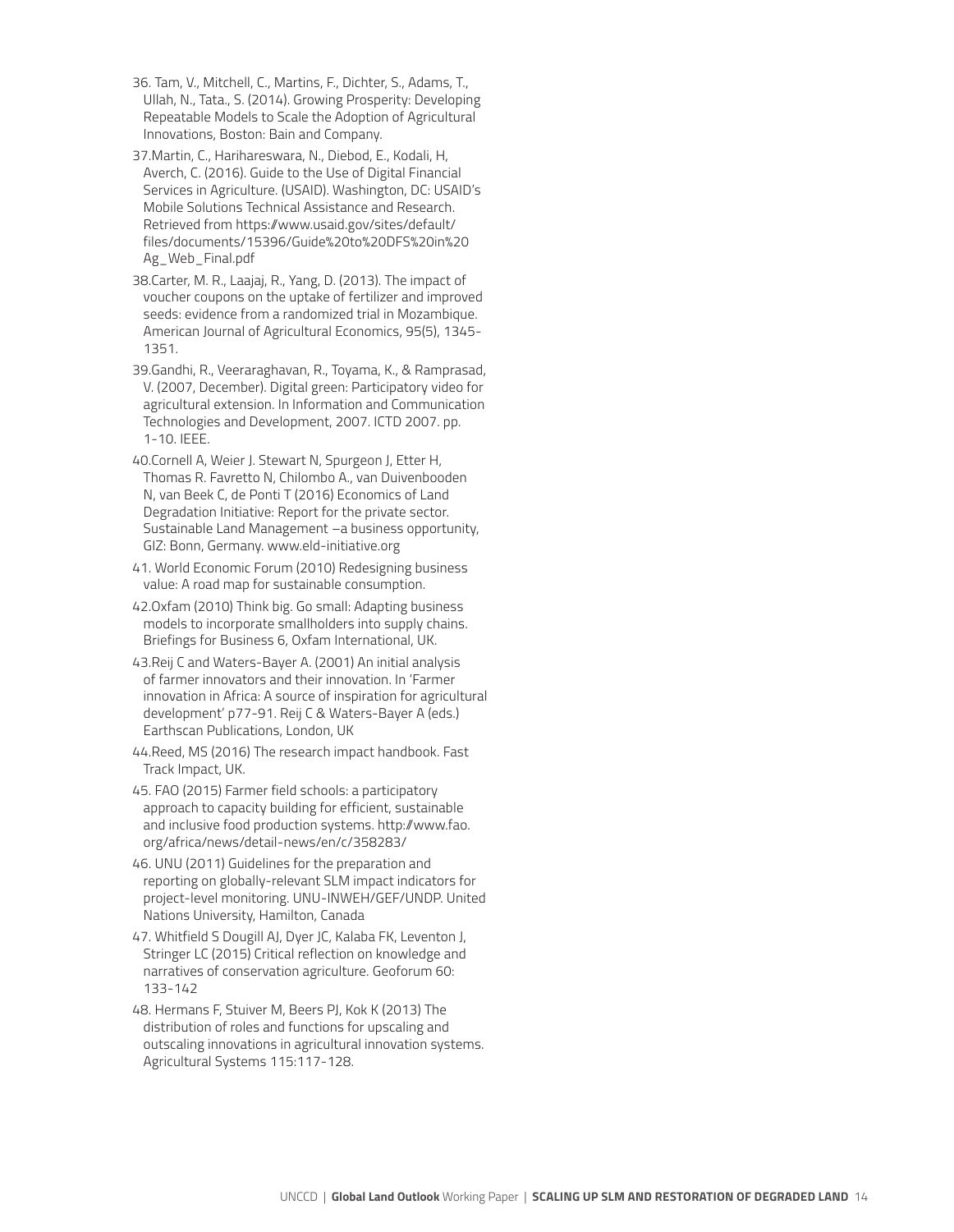## **8. ANNEX: CASE STUDIES**

### **1. MOROCCO – NATIONAL OWNERSHIP AND MAINSTREAMING SLM**

*Elie Kodsi, UNDP, elie.kodsi@undp.org*

#### **The Challenge**

A string of 180 oases lines up the South of Morocco in the provinces of Guelmim, Assa-Zag and Tata. Placed at the doorstep of the desert, these agro-ecosystems have vital ecological, economic and social importance and act as a natural barrier against desertification. The combined effects of climate change and recurrent droughts, aggravated by major socio-economic and institutional changes, make these oases today the theater of various processes of desertification and land degradation leading to loss, abandonment and migration – today, 430 000 inhabitants of South Morocco are affected by the desertification processes.

#### **Initiative/best practice**

"Programme Oasis Sud" (POS) was launched in 2006 to address these challenges. Designed initially on a modest scale – for example, USD 3 million in the oasis of Tata – the POS has evolved into an integrated program that supports local development planning, value chain development, sustainable land management and women empowerment. The scaling-out strategy of the POS was integrated in its design. In line with the country's policies for strategic planning, the POS adopted Community Development Plans (*CDPs – for example, district or municipal development plans, "Plan Communaux de Développement" in French)* as the main tool for participatory planning and implementation of development interventions. The POS followed bottomup, collaborative approaches and mobilized a wide variety of development actors from the local to the national level. In the first phase, during the design of CDPs, a comprehensive territorial diagnosis is conducted with the strong involvement of local communities to best capture their perspectives regarding development needs and opportunities. Based on this territorial diagnosis, a framework for local development is prepared. Thematic,

issue-based workshops bring together representatives of decentralized departments of relevant institutions, municipalities and local authorities, NGOs, community leaders and thematic specialists. The CDP is then approved by the Commune Council and becomes the framework document driving the local development process. Funding from national budgets is then allocated for approved CDPs which also represent an effective tool for mobilizing resources from donors and the private sector. Intercommunality or collaboration between Communes is facilitated to promote synergy and efficiency.

#### **Category of best practice**

Policy/ Governance

#### **Key outcome/insight/interesting fact**

The elaboration and financing of district development plans for 46 communities is probably the most spectacular result of POS capacity to scale up sustainable development efforts, including sustainable land management on a large scale. Cluster des Oasis du Sahara (COS) was established as a viable public-private partnership to bring together small farmers and support the production, value-adding and marketing of agro-food products. Today it channels products from 70 cooperatives and has established the "Cactopole" – a hub for processing, value-adding and marketing cactus products, which became the leading economic resource in the area.

#### **Impact**

The combined budget of the POS reached USD 77 million in 2015, mostly from national resources. About 5 500 jobs have been created and sustainable land management practices have been promoted across a vast territory that includes 11 urban municipalities and 45 rural districts. The implemented measures include promotion of sustainable land management practices across 195 000 ha of agricultural land; improved management and restoration of over 10,000 ha of ancestral cacti plantations; promotion of sustainable water management including reviving traditional knowledge and customary practices of water allocation and the rehabilitation of khettaras (traditional system that channels water to the palm grove) as well as erosion control and sand dune fixation in 20 oases.

#### **Figure 1: Oases in Morocco and women working on cactus products.**

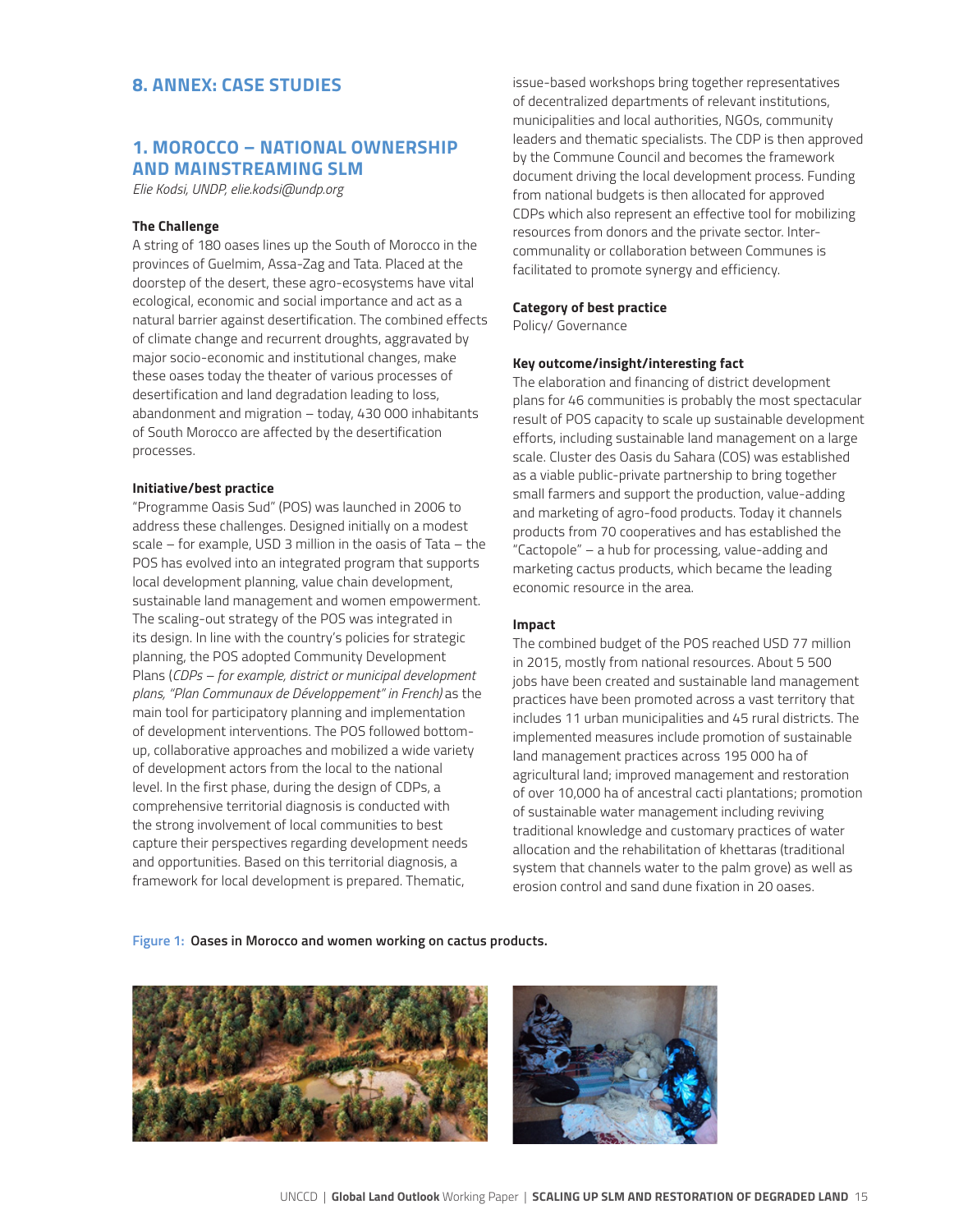#### **Lessons learned**

- Ownership local and national of the development intervention is key to the success of upscaling efforts;
- Critical success factors include:
	- **i.** the adoption of the Community Development Plan (CDP) as the main tool for planning, financing and implementing SLM interventions, which are relevant to local development needs and are aligned with national and regional development policies and priorities, thus facilitating their integration into national planning and budgeting frameworks **ii.** the establishment of central structures to support value adding and marketing of local products, enhancing livelihoods and promoting a sustainable livelihood-based approach to SLM
- Main challenge was the need for a strategic socioeconomic vision to guide the development of CDPs. In the case of land, *future/updated CPDs can be guided by SDG Target 15.3 on "combating desertification, sustainably managing land and restoring degraded land."*

## **2. RAPID RESTORATION OF HEAVILY DEGRADED FARMLAND WITHIN PROJECT WADI ATTIR**

*Stefan Leu, Sustainability Lab, stefanleu3@gmail.com*

#### **The challenge**

The arid and semi-arid interface in the Northern Negev is seriously affected by degradation, leaving little room for improving the prospects for traditional agricultural activities of the local Bedouin communities. Project Wadi Attir has been designed to develop sustainable land management technologies based on traditional Bedouin knowledge, combined with in-depth understanding of the science of land degradation and restoration through various methods tested during the last 25 years, including planting



of appropriate tree species<sup>1</sup>, manure application and temporarily reduced grazing<sup>2</sup>.

#### **Initiative/best practice**

Perennial plant cover established on formerly heavily eroded gullies and slopes, composed of agroforestry tree species in combination with native dryland tree and shrubs varieties were restored by conservation, planting, and erosion control measures, as well as construction of water catchments and terraces<sup>3</sup>. Selected nectar and nitrogenfixing soil-improving tree species were also planted for watershed protection, windbreak, food, fodder and wood production, soil improvement and erosion control. The protection of major biodiversity hotspots was enforced, and grazing was temporarily prohibited to stimulate the rapid recovery of annual vegetation.

#### **Impact**

Within four years, there has been a dramatic increase in biological productivity as well as diversity of plant and animal species, with the site providing significant outputs of food, fodder, wood and honey earlier than anticipated, displaying rapidly progressing soil improvement and biological productivity. Simultaneously, the number of rare plants and animals has increased rapidly in selected areas enriched by thousands of reintroduced native trees and shrubs. The overall impact and underlying scientific principles are described here: (http://www. sustainabilitylabs.org/ecosystem-restoration/).

#### **Category of best practice**

The ecosystem restoration efforts described here were part of Project Wadi Attir, an initiative that has established a model sustainable agricultural operation and regional educational center on 35 hectares, demonstrating a holistic, integrated approach to sustainable development in an arid eco-zone. The project has been proposed by



**Figure 2**: *Application of scientific principles acquired over 20 years of soil and agroforestry research in the Northern Negev for restoration of highly degraded dry farmland. The picture on the left shows the degraded land just outside of Project Wadi Attir in 2012, the picture on the right shows the project area in 2016, restored though watershed protection, soil and biodiversity conservation and agroforestry measures. This dramatically illustrates the productivity potential lost across huge areas of degraded dryland areas in Southern Israel and worldwide due to dryland degradation.*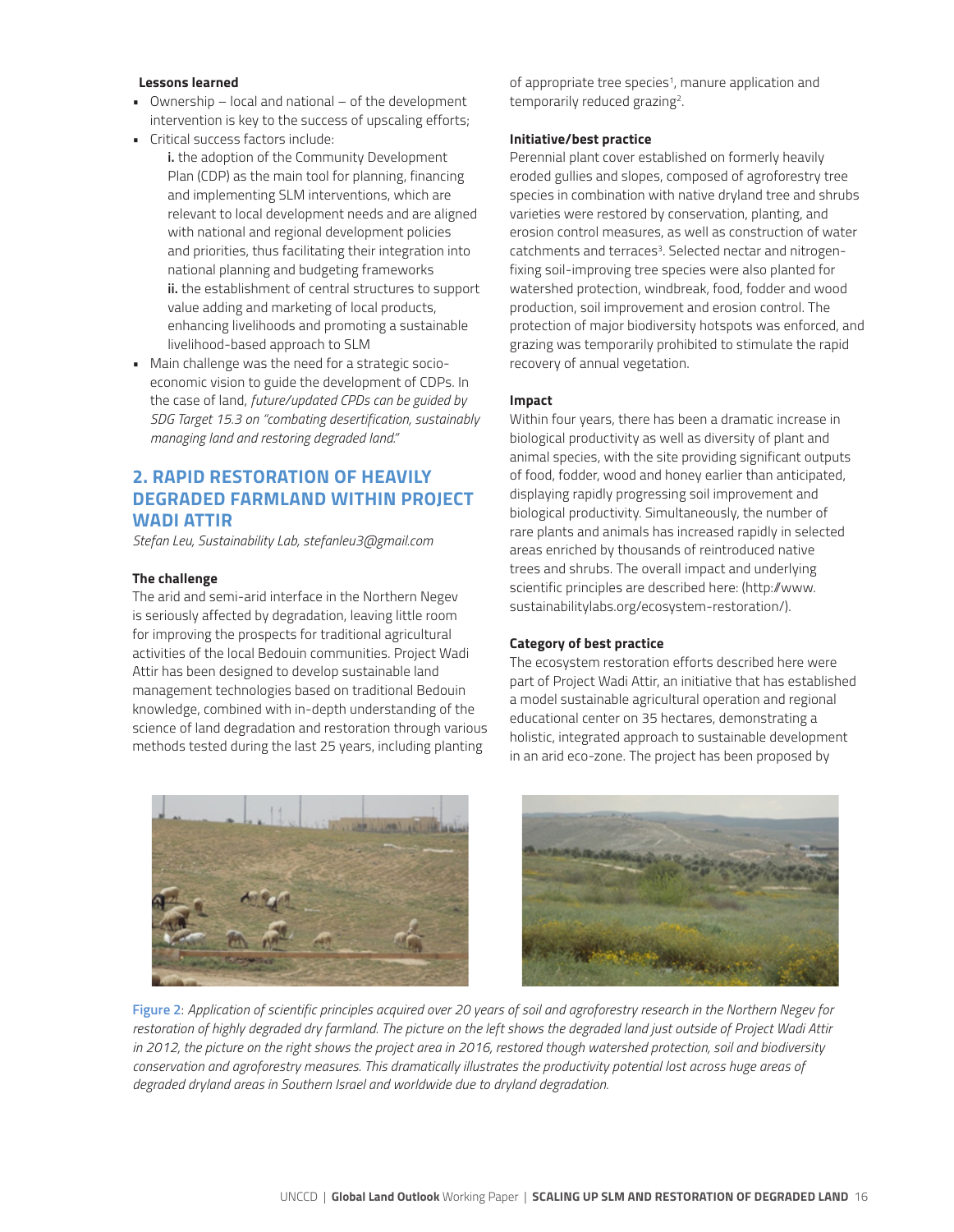The Sustainability Laboratory together with the Hura Municipal Council of a local Bedouin township. The detailed implementation plan has been developed by a task force of scientists from Ben Gurion University with the assistance of private consultants, financed by donations and government support, making this project a model multisector, multi-stakeholder effort for large scale sustainable dryland restoration. Out of 25 hectares dedicated to irrigated feed production, about 15 hectares became the subject to soil conservation, ecosystem restoration and agroforestry approaches. Consequently, the best practice applied in this project can be considered a test case for integrated approaches towards sustainable development of large degraded dryland areas, delivering far-reaching economic and environmental benefits to vulnerable dryland communities.

#### **Lessons learned**

These results demonstrate that technical challenges towards rapid ecosystem restoration and soil improvements in degraded drylands can be quickly and successfully overcome while developing community-based economic innovation and development, as previously forecasted4,5. Similarly, significant progress has been achieved in simplifying the restoration technologies to achieve rapid recovery under reduced costs. Overall, the development of Project Wadi Attir has provided valuable technical insights and helped establish local and institutional contacts that are expected to facilitate further upscaling activities. For future upscaling in the Israeli context, the following key challenges remain to be addressed:

- Finding suitable land areas that are not subject to ownership disputes or otherwise bound;
- Identifying communities willing to engage in long-term sustainable management practices
- Defining and initiating adequate profit-oriented approaches to add value to expected project results, such as enhanced farm outputs or ecotourism, and explore accompanying business models and marketing opportunities
- Overcoming bureaucratic hurdles more rapidly to achieve efficient implementation of the project

#### **References:**

1. Mussery, A., Leu, S., Lensky, I. and Budovsky, A. (2012) The Effect of Planting Techniques on Arid Ecosystems in the Northern Negev, Arid Land Research and Management, 27:1, 90-100.

2. Stefan Leu, Amir Mor Mussery & Arie Budovsky (2014) The Effects of Long Time Conservation of Heavily Grazed Shrubland: A Case Study in the Northern Negev, Israel; Environmental Management, Environmental Management Volume 54, Issue 2, pp 309-319.

3. Abu Rabia, K. Solowey, E. And Leu, S. (2009). Desert Agriculture of the Negev Bedouin: Potential for Socio-Economic Development and Ecological Rehabilitation.

Management of Environmental Quality 19, No. 3, 353 – 366.

4. Leu, S. (2010). Forests and Climate: The Search for Specifics. Science, 328, 1479.

5. S. Leu (1990) Forests and Carbon Dioxide, Swiss Review of World Affairs No. 2 (Verlag NZZ, Zürich, Switzerland), 10-13.

## **3. COMMUNITY LED SOLUTIONS FOR SUSTAINABLE LAND MANAGEMENT IN WESTERN RAJASTHAN IN INDIA**

*Shalander Kumar, Anthony Whitbread and Thomas Falk, ICRISAT.*

#### **The Challenge**

The resilience of the communities living in dryland regions has been strongly compromised by unsustainable land management practices, such as continuous cropping without fertility and organic matter augmentation, losses in the perennial component, overgrazing, neglect of soil and lack of water conservation. For example in India, large areas of semi-arid and arid land are affected by accelerating resource degradation, which is further exacerbated by increasing population pressure, climate change and the weakening of local institutions. In the state of Rajasthan alone, a population of 40 million makes their living from agriculture, and the poor smallholder farmers are the ones who bear the brunt of social and environmental costs of degradation and reduced resilience. The starting point for the interventions described here was the acknowledgement that any effort addressing land management needs to consider the agro-ecosystem as a whole, and take into account capacity constraints, weak policies and institutions and the available methods of transmitting scientific knowledge. The guiding principle of the interventions has been restoring productivity and profitability of degraded lands and maximizing the potential of limited land resources available to smallholder farmers by creating incentives for stakeholders to invest in sustainable land management.

#### **Initiative/best practice**

Under the CGAIR Research Program on Dryland Systems, ICRISAT in cooperation with several partners has applied an integrated systems approach to sustainable land management (SLM) in different arid and semi-arid regions of India. Here, we discuss a specific case study of western Rajasthan, covering the most vulnerable arid districts of Jodhpur, Barmer and Jaisalmer. The approach considered the involvement of communities and appropriate institutions as an integral part of the strategy to restore the degraded land, provide farmers and pastoralists with sustainable income, improve their livelihoods and secure the productivity of land in the future. The project focused on private and common lands (in particular common pastures), and the integrated approach to management of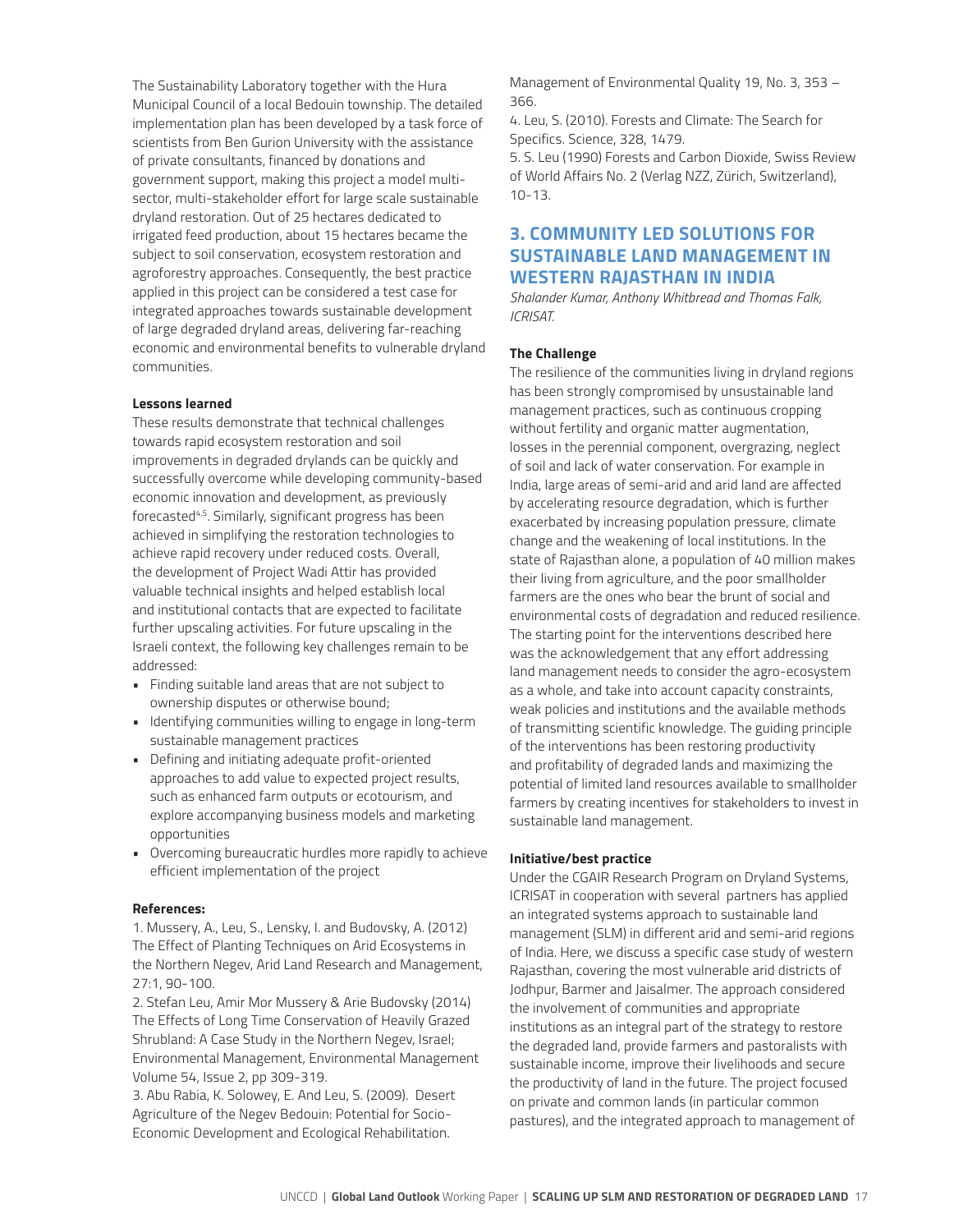both types of land resources. The following key solutions have become the priority:

- Drought-proofing that involves traditional droughtcoping strategies, climate-ready cultivars, soil and water conservation, integration of economically important perennials and institutional interventions
- Sustainable management of community silvo-pasture systems (including inclusive by-laws and their social enforcement)
- Rainwater harvesting and its efficient utilization for high-value commodities
- Agricultural diversification through medicinal plants, small ruminants and increased market integration and inclusiveness of value chains
- Improved practices to increase resource-use efficiency by using information on climate, soil, water and labor availability and markets
- Critical for upscaling was the acknowledgement of diversity within communities and agro-ecosystems. Household characterization was used to define homogenous typologies, which helped to understand the potential, as well as expectations and requirements of stakeholders and accordingly target SLM interventions. Ex-ante quantitative and participatory tools also helped in prioritizing and better targeting landscape and farm-type specific potential interventions

The participatory approach was facilitated by creating regional multi-stakeholder innovation platforms (IP), village development committees (VDCs) and commodity-specific sub-committees for women. IP members included local NARES, NGOs, private industry, CG centers and farmers. Each VDC had ten to fifteen members representing diverse groups of crop and livestock farmers in the village, including women and marginal farmers. IPs and VDCs played a key role in building local capacity and were used for the identification of major constraints, possible solutions, their prioritization and implementation at the district, village and hamlet levels. The IPs and VDCs also provided feedback on SLM practices as part of an iterative process that allowed for adjusting strategy as well as choice of interventions and outputs. This also reflects the ambition that the VDCs and IPs become continuing structures independent from project support. Across the whole value chain, the community implemented the above-mentioned context-specific interventions at the landscape and farm level to promote integrated crop—tree—livestock farming systems. A commodity-specific innovation platform has also been successfully established to promote cultivation of high-value native medicinal plants and market integration. At the same time, IP involvement, field visits and individual discussions on necessary policy adjustments have been

successfully used to create awareness of SLM issues among various policy actors. This approach has been successfully piloted in more than 50 villages by the project partners and IP members with funding provided by the government, as well as corporate and international donors.

#### **Category of best practice**

Farmers, governance and the private sector

#### **Key outcome/insight/interesting fact**

The key factors that have enabled adoption of integrated systems approach and co-designing profitable farming systems targeting SLM were:

- Participatory agro-ecosystem analysis that helped secure farmers' cooperation in co-designing resilient and profitable farming systems
- Wider stakeholder participation and integration of local preferences and knowledge in prioritizing potential interventions
- Targeting SLM interventions that can be customized for local and potential markets and have significant income potential
- Undertaking evidence-based ex-ante analysis of potential SLM options and sharing it with stakeholders to assure acceptance of new interventions
- Allowing sufficient time for stakeholders to assimilate new understanding and self-organize to implement a systems approach
- Building farmers' confidence in adopting and implementing SLM interventions through increased understanding of the functioning of agro-ecosystems, their interlinked components and potential interventions
- Enabling farmers to find collective solutions for social problems beyond the agricultural sphere by building capacity to self-organize through VDCs and IPs.

#### **Impact**

- The approach triggered a broad participation of stakeholders in project implementation. The participatory process implemented through IPs and VDCs strengthened and promoted the development of farmers' and other stakeholders' capacity to innovate. It also facilitated self-organization among stakeholders and institutional mechanisms to achieve equitable distribution of benefits and ensure higher adoption of the solutions and their post-project sustainability
- The integrated resources management with a focus on enhancing farm income and resilience resulted in increased millets and legume yields by 12 – 150 per cent and common pasture productivity has increased 2.5 to 4 times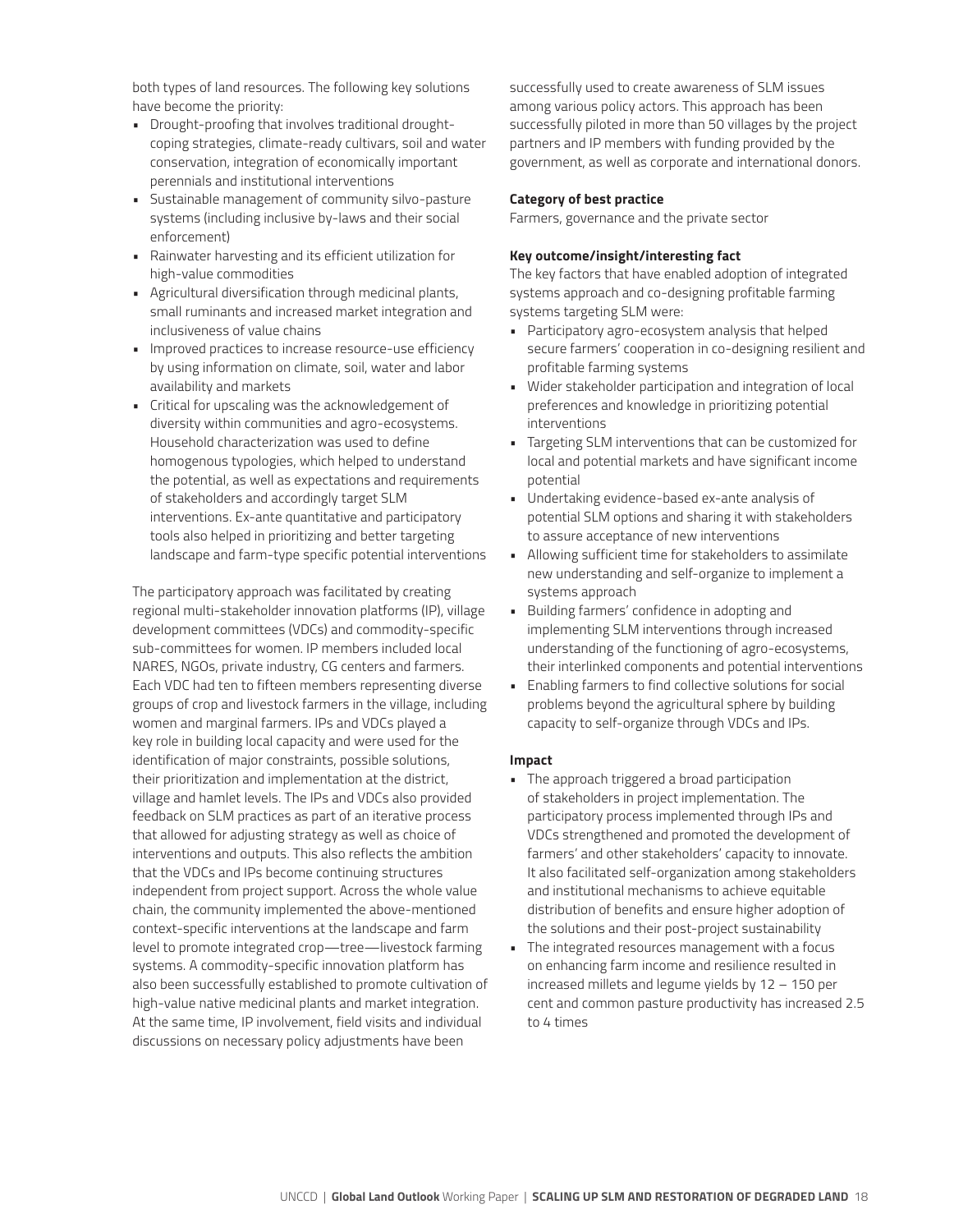- Farm income from rainfed poor soils has doubled with the farm type-specific integration of medicinal plants with linkage to industry for buy back
- Improved small ruminant value chains resulted in increased productivity and price realization by 25 – 30 per cent
- The increased income from the degraded land has motivated the farmers to make bigger investments in sustainable land management
- Awareness-raising efforts as part of the integrated systems approach to SLM has influenced the ministry of Ayurveda and traditional medicines of government of Rajasthan to propose the recommended medicinal plant (shankhpushpi) as the focus of their support program



**Figure 3**: Landscape-to-farm-level SLM interventions as part of integrated systems approach

#### **Lessons Learned**

*What did you learn in this process?* 

- Integrated approach is crucial to upscaling SLM within communities and agro-ecosystems
- Ex-ante analysis on potential benefits of SLM and long-term view on benefits of SLM are instrumental to ensuring cooperation of stakeholders in implementation of interventions
- The efforts towards SLM need to be linked directly to the income increase of households The framework for SLM should encourage cooperation between stakeholders and target-improved value chains

#### *What were the critical factors of success?*

- Participatory identification and prioritization of contextspecific SLM solutions
- Ex-ante analysis of economic benefits offered by SLM solutions to motivate farmers
- Nurturing inclusive institutional mechanisms on levels from village to regional is crucial to building the capacity

of communities and stakeholders, successfully adopting SLM and improving livelihoods

• Aligning the integrated approach of SLM with existing development programs through IPs and evidence-based policy advocacy

#### *What was difficult or challenging?*

- The selection and combination of SLM interventions implemented in systems context are location-specific and require time to achieve tangible results. The multistakeholder development process requires significant investment of time and effort, creating challenges to the adoption of SLM interventions at scale.
- Interruptions in funding made it difficult to replicate and scale up the project's successes.

#### *How did you overcome the challenges faced?*

- Consultations with a broad range of stakeholders and the use of remote sensing and secondary data were useful in location-specific planning for upscaling
- Participatory agro-ecosystems analysis and knowledgesharing with stakeholders on the potential benefits of proposed SLM interventions based on ex-ante analysis helped secure their cooperation in adopting SLM practices
- Regional IPs has played an important part in finalizing and upscaling context-specific SLM interventions
- Establishing participatory learning sites on farms has also been very useful

#### *If you were to do a similar project in the future, what would you do differently?*

• We would build the capacity of large number of development actors and extension agents by using developed locations as learning sites. We would also make an effort to ensure greater involvement of senior policy makers and private sector in the process and would pursue additional developmental funding opportunities to conduct additional research and collect more evidence on the advantages of SLM interventions.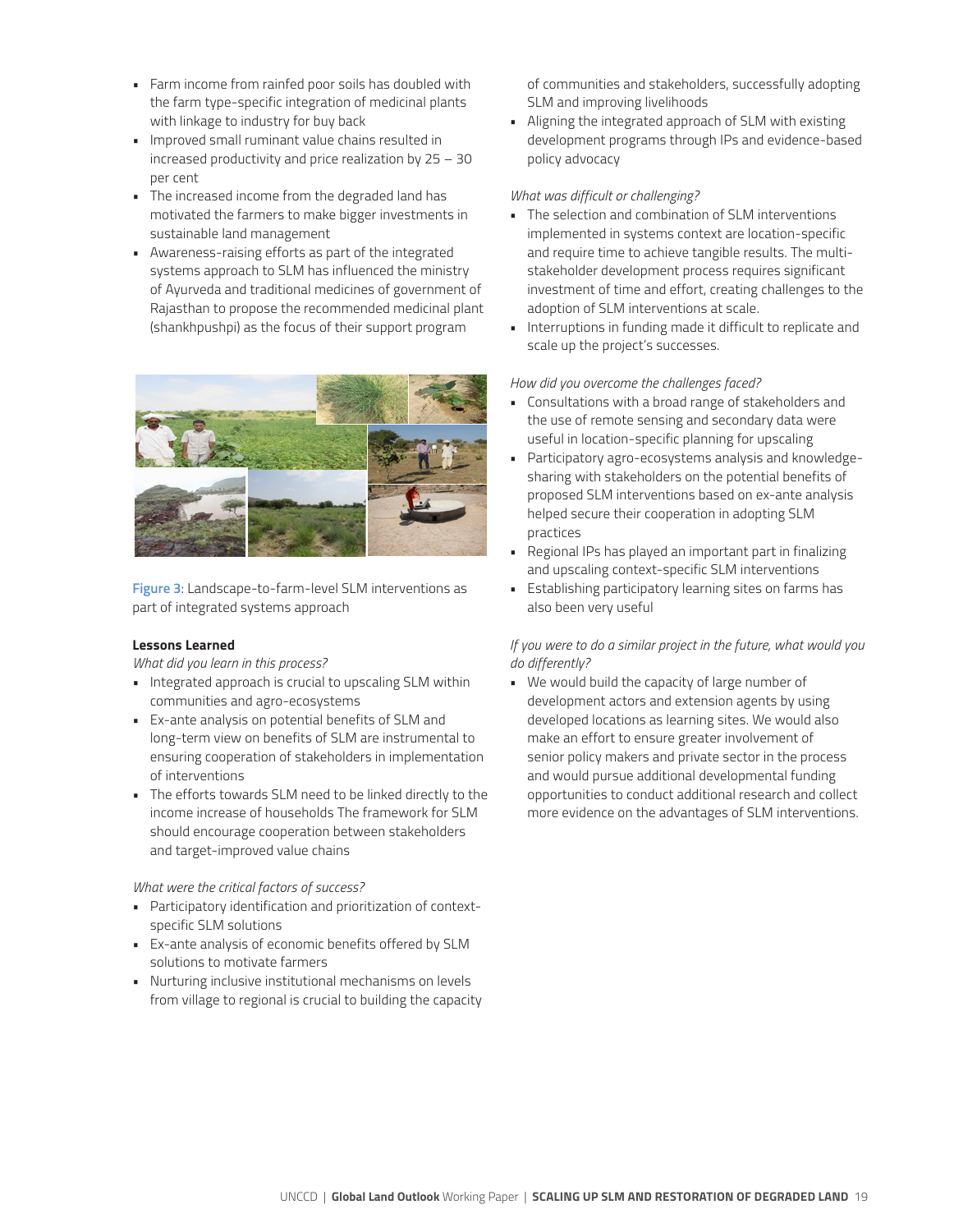## **4. A CASE STUDY OF VALUE CHAINS IN THE PERUVIAN ALTIPLANO: THE EXPERIENCE OF THE ALTAGRO PROJECT**

*Victor Mares, CIP, v.mares@cgiar.org*

#### **The Challenge**

The Peruvian Altiplano is home to some of the world's poorest populations. High climatic variability, high altitude, land fragmentation and limited access to markets and financial resources affect highly diverse and complex potato-based farming and livelihood systems that include low-productivity livestock. Farmers are usually family smallholders who also share communal land and receive an average annual income of USD 517 (±183) per capita per year. Food security and climate-related agricultural risks are the main challenges the farmers face.

#### **Initiative**

To improve farm productivity, secure livelihoods and build resilience of farming systems, an integrated systems approach was used with three activities selected to organize respective value chains: quinoa cropping, dairy farming and trout farming. A value chain in agriculture is defined as a set of innovations implemented in the route from production to market, aimed at increasing the quantity and quality of produce, the access to markets, the market price and the income of the farmer. Altogether, the project involved 100 rural communities, 2 114 families and 6 605 individuals. Best practices were selected based on climate, human and natural resources available in the region and the competitive advantages of production options. These were based on market opportunities, potential productivity, potential contribution to family income, potential contribution to smallholder's food security and nutrition, potential for the involvement of family members, and potential for women's empowerment through their participation in decision making, income generation and income distribution.

Biological and socio-economic baselines were established through a systematic survey in 2006. The sustainability of farming in a highly variable climate has been analyzed. To enhance the systems, other sources of income, such as handicrafts, were integrated into the household's livelihood systems.

Producers were encouraged to dedicate more resources to quinoa production, which used to be a low-priority crop intended mainly for self-consumption. A total of 1 175 families participated in the organic quinoa production program, which has received supervised credit support, as well as processing and marketing assistance. The project

has contributed to raising annual net family income from USD 72 in 2006 to USD 700 in 2010 – 2011 as a result of an increase in the area planted, higher yields and exports.

Before the project implementation, milk production was limited by feed shortages during the dry season as well as lack of value-added dairy products and weak markets. A total of 129 ha of alfalfa and 290 ha of forage oats have been introduced to provide additional feed and small silos were used to store feed for the dry season – enough to supplement 1 334 producing cows for almost half a year. Fourteen cheese factories, run by producers themselves, were organized and the dairy products were marketed locally. Increased production and sales raised annual dairy income per family from a baseline of USD 29 in 2006 to USD 767 by 2011. The cheese factories generated an average yearly income of USD 3 328 per participating family, showing the importance of value-added produce. Two of the fourteen cheese factories promoted by the project through a credit program are now building new plants with a better technical design.

Before the program started, trout farming was limited to only a few farms. The project organized 84 families in seven groups, and provided training and credit to start new trout farms. The groups planned and managed the production process, built the basic infrastructure, standardized the product, managed production costs and marketed their produce. Over five years (2006 – 2011), the farms produced 4421 tons of trout with a gross value exceeding USD eleven million. Annual income per participating family ranged from USD 784 to USD 7 788. The activity created between five to sixteen permanent jobs per year plus ten temporary jobs per month per producer. Women's participation was close to 48 per cent. The availability of credit was crucial to adoption of the interventions. The project provided credit through supervised revolving funds and technical assistance. A total of USD 172 226 was mobilized in 4.6 cycles of operation, with a repayment rate higher than 90 per cent. The average credit was USD 790 with average monthly interest rates of 2 per cent.

#### **Category of best practices**

Production technologies, value-adding processing of primary products, producers' organization for processing and marketing, credit supply and management, producers' training.

#### **Key outcomes**

Participants have learned the advantages of associated work, developed production and marketing skills, and gained self-reliance to control their own progress.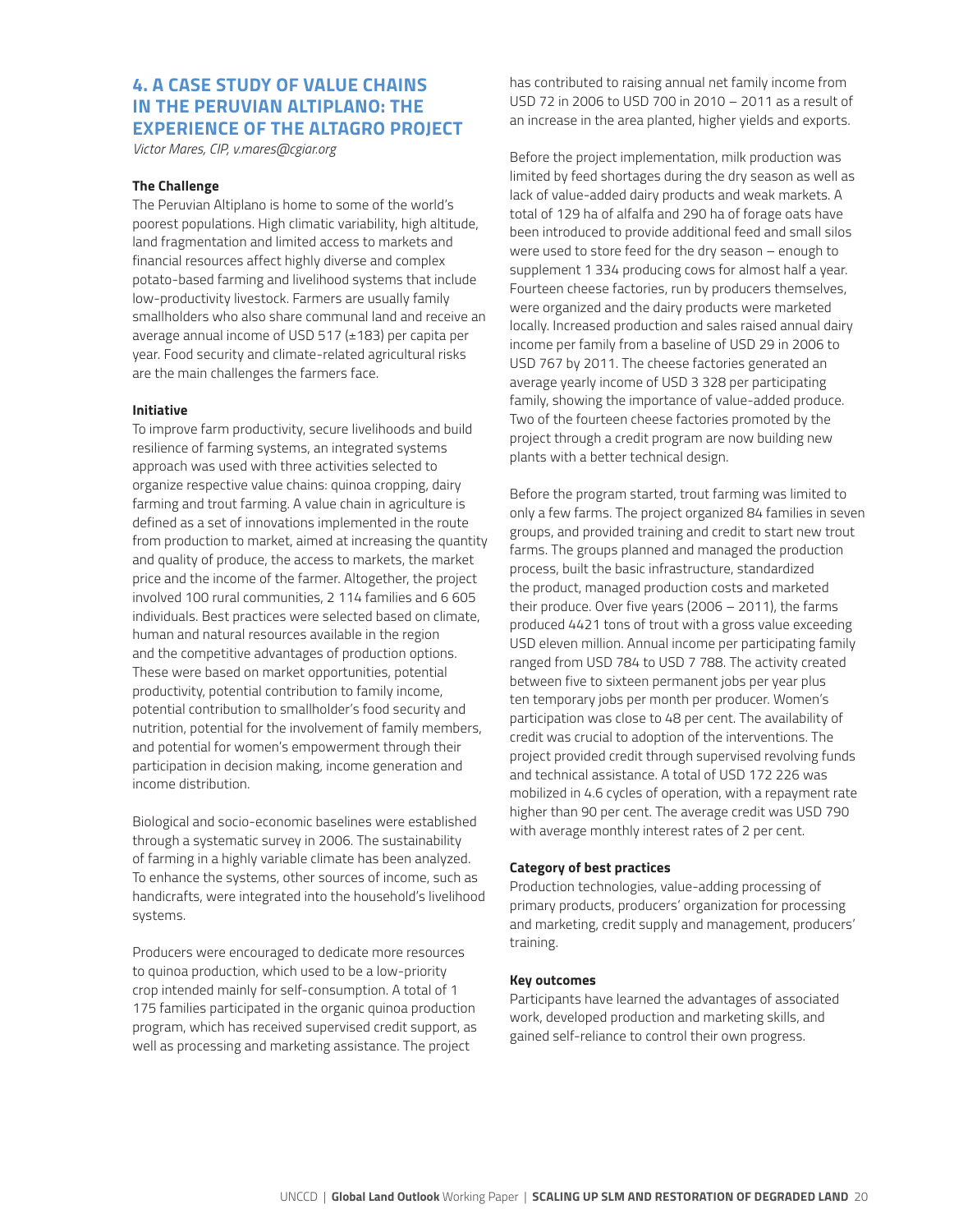#### **Impact**

More than two thousand families moved out of poverty. Over the life of the project, participants' livelihood capital increased by an average of 60%.

#### **Lessons learned**

Organization of producers' groups, technical support, improved access to markets through value-added products, social participation, availability of credit for fostering investment in productive activities and livelihoods diversification have become critical factors promoting scaling up and out of innovations.

## **5. COST-EFFECTIVE LAND RESTORATION BY PRIVATIZATION AND ECONOMIC INCENTIVES**

*Stefan Leu, Sustainability Lab, stefanleu3@gmail.com*

#### **The Challenge**

The Northern Negev in Israel is located on the border between arid and semi-arid climate zones. Due to good soil quality, the area has been exploited for rain-fed field crops, grazing and agroforestry for thousands of years. Centuries of neglect and turmoil after the demise of the Byzantine Empire have left the area's ecosystems and farmlands profoundly degraded. Traditional land use and ownership were disrupted during the creation of the state of Israel, with land transformed to public rangeland, with intensive agriculture or forestry leaving a large area under disputed ownership tied down in courts until today. Traditional livestock management suffered gravely from deteriorating rangeland productivity and decreasing grazing areas in the face of inadequate grazing management, excessive land tilling and misguided forestry practices $1, 2$ 

#### **Initiative /best practice**

Private farms for mostly rain-fed extensive agriculture were created to achieve controlled and more sustainable management of open rangelands. Selected Jewish and Bedouin farmers were allocated 100-ha farms (mostly

on 50-year leases), in part on the condition to develop a detailed management proposal. Private initiatives coupled with scientific advice and ad hoc learning applied to two properties, Yattir Farm<sup>1</sup> and Abu Rabbia Farm<sup>3</sup>, allowed for inexpensive, rapid and effective restoration of biological productivity, range improvement<sup>4</sup>, and creation of enhanced grazing potential. Planting of olives and other fruit trees, medicinal plants and silvo-pastoral trees promoted watershed protection and soil conservation (Fig. 1), while creating significant economic potential, as well as restoring and conserving a significant biodiversity inventor<sup>1</sup>.

#### **Category of best practice**

The applied practice is a classical top-down/bottom-up interaction, with private individual farmers responding to a government initiative taken in response to previous failed initiatives. The success was to a large extent facilitated by rapidly growing demand for alternative healthier and higher quality farm products, such as cheese, olive oil, medicinal plants and other fresh farm produce. The combination of good accessibility, short distances to the market and a new generation of well-educated motivated farmers willing to engage in new initiatives have also been conditions necessary for success.

#### **Impact**

The impact of improved farm management in relation to sustainable land management and economic development was significant on both farms. Soil recovery and terrace agroforestry reduce erosion and increase carbon sequestration into biomass and soil organic matter. Farm income grew due to higher fodder availability<sup>4</sup>, with additional revenues from olive oil and other agroforestry products<sup>3</sup>. Significant increase in biodiversity not only contributes to the resilience of ecosystems, but also offers a significant ecotourism potential<sup>1</sup>.





**Figure 4**: *Stone terraces across dry riverbeds at Aby Rabbia Farm create ideal conditions for olive and other agroforestry trees (left). Planted Acacia victoriae trees at Yattir Farm together with conservation management and manure application allowed range productivity to triple within 20 years (right).*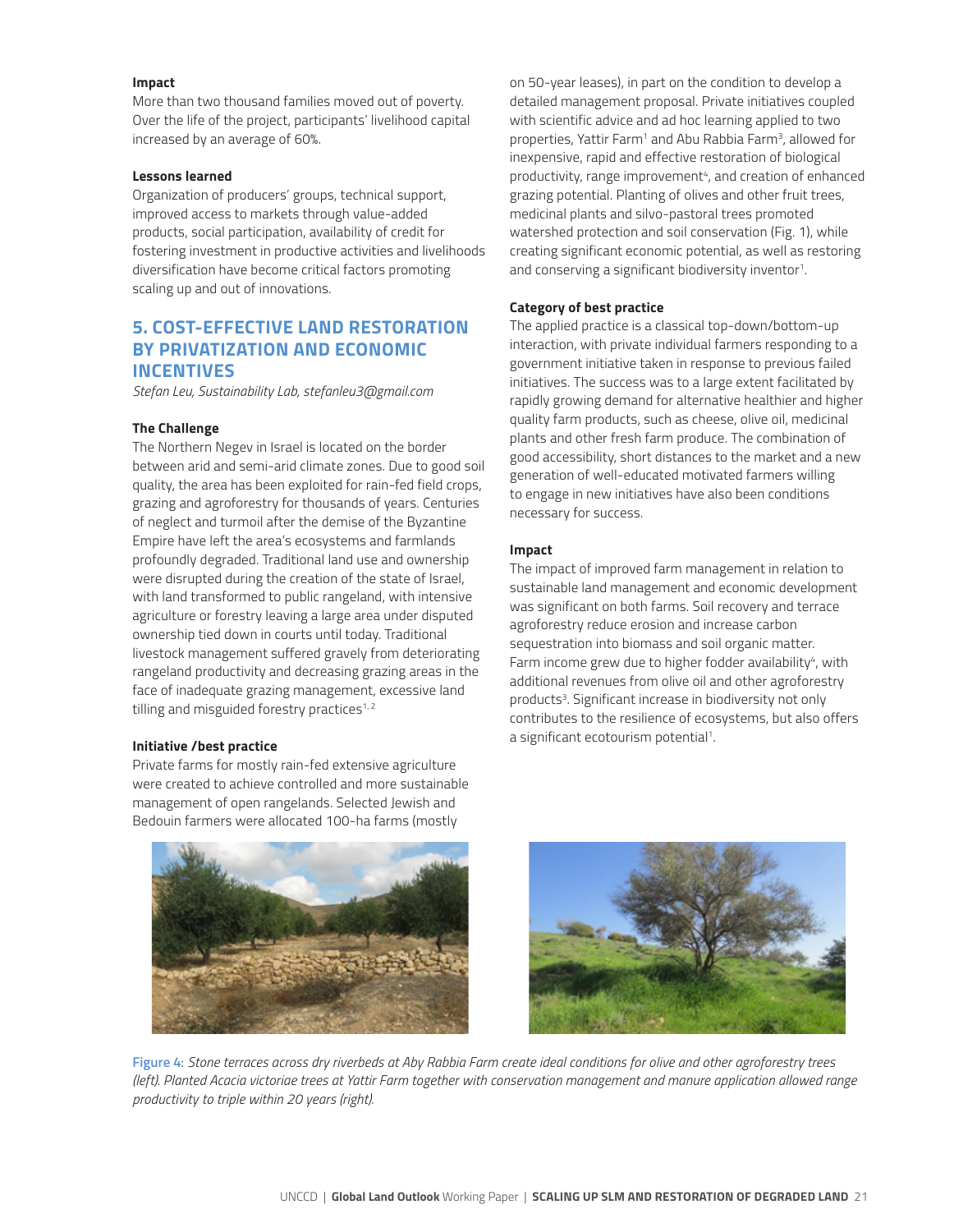#### **Lessons Learned**

The results of the initiative indicate that involving land owners directly can ensure rapid progress towards sustainable land management with very low costs. Unfortunately, a majority of other farm owners failed to achieve similar positive results. Since there have been no legal or financial incentives for land owners to engage in sustainable land management, they have mostly restricted their activities to property marking and subsistence farming activities. However, the excellent and well-documented recovery processes set in motion by a limited number of low-cost restoration measures described here make widespread application of privatization initiatives supported by adequate incentives a promising option for large-scale restoration of agro-ecological landscapes.

#### **References:**

1. Stefan Leu, Amir Mor Mussery & Arie Budovsky (2014) The Effects of Long Time Conservation of Heavily Grazed Shrubland: A Case Study in the Northern Negev, Israel; Environmental Management, Environmental Management Volume 54, Issue 2, pp 309-319.

2. Helman, D., Mussery, A., Lensky, I. M. and Leu, S. (2014), Detecting changes in biomass productivity in a different land management regimes in drylands using satellitederived vegetation index. Soil Use and Management, 30: 32–39. doi: 10.1111/sum.12099

3. Abu Rabia, K. Solowey, E. And Leu, S. (2009). Desert Agriculture of the Negev Bedouin: Potential for Socio-Economic Development and Ecological Rehabilitation. Management of Environmental Quality 19, No. 3, 353 – 366.

4. Mor-Mussery, A., Leu, S., Budovsky A. (2013) Modeling the optimal grazing regime of Acacia victoriae silvopasture in the Northern Negev, Israel. Journal of Arid Environments 94, 27 – 36.

## **6. GRAZING EXCLOSURES AS AN ENTRY POINT FOR LANDSCAPE REHABILITATION IN THE ETHIOPIAN HIGHLANDS**

*Jason Sircely, ILRI-Ethiopia, j.sircely@cgiar.org*

#### **The Challenge**

In the highlands of Tigray region in Ethiopia, population growth, recurrent droughts, and increasing livestock densities have caused extensive degradation of communal lands. Livestock play several central roles in supporting livelihoods in the region, but grazing-induced soil erosion and compaction of communal lands create a threat to food security and incomes. Farm yields are also affected by drought, and since small-scale irrigation is an important source of alternative income, availability of water is a significant challenge in the region.

#### **Initiative/best practice**

One of the best-documented techniques for largescale rehabilitation of communal lands in Tigray is the establishment of grazing exclosures. Exclosures are generally created to improve forage availability and to protect steep higher slopes and moist valley bottoms from degradation. Animals are excluded for all or part of the year (especially during the rainy season), with forage cut and removed from the exclosure during closed periods (Nedessa et al. 2005), with some exceptions made – in particular, for traction animals. Those exclosures on unproductive catchment slopes above croplands further increase infiltration and base flow to the croplands below, improving crop yields (Alemayehu et al. 2009). Once exclosures are well-established, the growing shrubs provide high-quality bee forage, with honey becoming a major source of income in some areas, such as in Atsbi Wenberta district.

In 1998, the Eastern Tigray Development Programme began work on landscape rehabilitation in Atsbi Wenberta. At the time, many valley bottom wetlands had virtually disappeared, shrubland and forest cover had dwindled, and there was a limited amount of irrigated land, making the area vulnerable to droughts and causing food insecurity (Alemayehu et al. 2009). One of the central elements of the integrated watershed management approach has been the establishment of grazing exclosures on steep degraded hills and in valleys.

One pivot of the success of exclosures was the renewed effort of communities for managing exclosures. The precedents of the traditional system of serit – local bylaws and the customary practice of restricting grazing during the rainy season (Gebreyohannes and Hailemariam 2011) – served as precursors for the modern practice of grazing exclosure in Tigray. For example, in Laelay Ayadim in Atsbi Wenberta, one exclosure is completely closed for grazing (cut-and-carry is allowed) for six months of the year, with the exception of cows that have recently given birth and oxen weakened from pulling the plows. Grazing of oxen is allowed during the six months the exclosure is opened (Yami et al. 2011). Another exclosure in the same area is completely closed from grazing at all times (Yami et al. 2011), and guards are hired and paid by the community to prevent the intrusion of animals during the closed period.

**Scaling:** Farmers and the Tigray regional government have received strong support during the project (Nedessa et al. 2005). However, top-down promotion of exclosures has proved less effective when a community is not sufficiently involved in determining exclosure sites and governing them (Yami et al. 2013). Relief Society of Tigray, among other NGOs, has had strong success expanding exclosures throughout the region. Best practices have been identified for different agro-ecologies of Tigray (Habtemariam et al. 2015).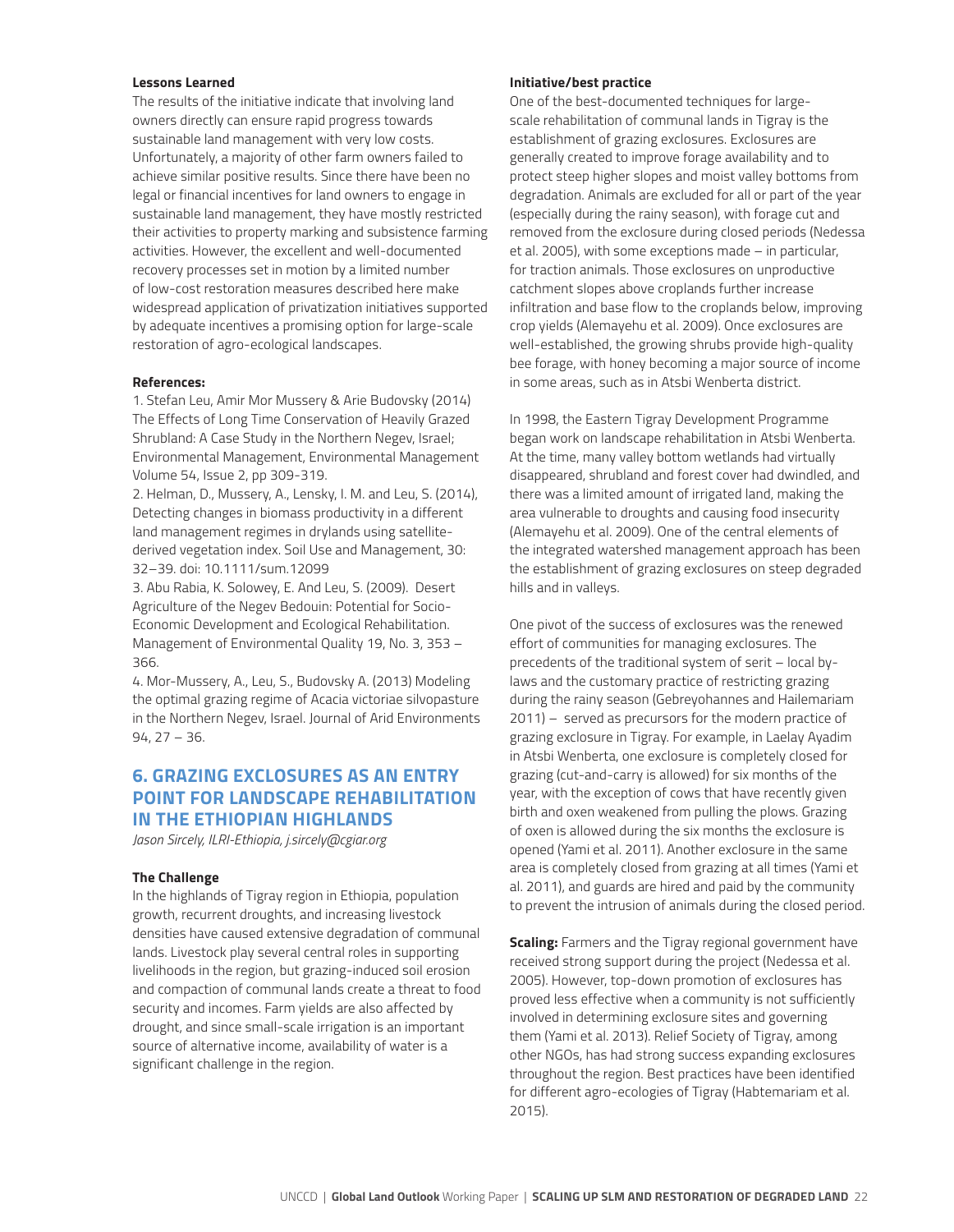#### **Category of best practice**

Farmer, governance

#### **Impact**

By 2005, the situation in Atsbi Wenberta had changed. Wetlands were reestablished, shrub and forest cover increased approximately ten times, and crop yields increased by 60 to 100 per cent (Alemayehu et al. 2009). Currently, nearly 100 per cent of valley bottoms are in exclosure. In addition, apiculture has thrived with the expansion of shrub cover in exclosures, and honey production is now an important source of income in Atsbi.

#### **Lessons learned**

Generally, land management options with precedent in local traditions are more likely to succeed, and participatory approaches linked to top-down promotion can be highly successful means of upscaling. Options providing multiple benefits are likely to be more feasible and provide greater benefits.

## **7. PLANTING CUTTINGS OF THE ELEPHANT-FOOD TREE RESTORES PRODUCTIVITY AND BIODIVERSITY IN SOUTH AFRICAN SUBTROPICAL THICKET**

*Anthony Mills, C4 EcoSolutions, anthony.mills@c4es.co.za*

#### **The Challenge**

Over the course of the years, intensive goat farming has degraded more than 1,5 million hectares of subtropical thicket in the Eastern Cape province of South Africa. The degradation has transformed the dense thicket vegetation into a desert-like open landscape, and the temperature of the exposed soil surface now reaches 70 degrees Celsius in summer. Topsoils are lost through wind and water erosion, and carbon stocks in soils and plants are depleted. Infiltration of rainwater into soils is reduced, dams are silted up and buildings are flooded. Honey production declines, and livestock and game carrying capacity is reduced up to 90 per cent. Tourists see fewer animals and the aesthetics of the landscape are compromised. While livestock farmers were affluent when the thicket was intact, now many are struggling. Indeed, the entire local economy is deeply depressed, in large part as a result of the desertification. The challenges facing the region are restoring the productivity of the environment and revitalizing the economy in the area.

#### **Initiative/best practice**

In the early 1970s, a livestock farmer near Uitenhage took a small step towards addressing the challenge. Mr. Graham Slater had built a barn at the bottom of a degraded slope, but to his dismay, the barn was flooded whenever it rained heavily. He decided to try restoring the slope back to a dense thicket to increase infiltration of rainwater into the soil and prevent the flooding. Mr. Slater reasoned that planting cuttings of the indigenous succulent tree – the elephant-food tree (Portulacaria afra) – would regenerate the thicket structure, cool down the soil and allow other plant species to recolonise the site. The cuttings propagated and thrived, so other farmers and the local municipality decided to attempt similar experiments. As the elephant-food tree cuttings grew, the soil quality showed positive changes, carbon stocks in the landscape increased, infiltration of the soil improved, various plant species thrived, thicket bird species returned, and the animalcarrying capacity of the land grew considerably. Before the slope restoration, Mr. Slater was stocking the area with one goat per ten hectares – after his elephant-food tree cuttings had established a decade later, he was able to stock the slope with one goat per hectare, increasing the income from the slope tenfold.

Based on evidence from Mr. Slater's farm, the South African government decided to invest in large-scale restoration of degraded thicket. The Subtropical Thicket Restoration Programme was established and approximately USD eight million was spent between 2004 and 2016. Farmers, reserve managers, government officials and scientists joined forces to work on upscaling thicket restoration. To date, more than 10 000 hectares have been planted with elephant-food tree cuttings within nature reserves, on private land, and across the Addo Elephant National Park (photographs to be inserted). A large experiment has also been established on more than 300 quarter-hectare plots spread out over more than 1000 kilometres .

#### **Key outcome/insight/interesting fact**

The thickets in South Africa grow in a hot, dry climate and it takes a decade or more for a dense thicket structure to develop. The results of the large-scale restoration work are only just now emerging in full. One major hurdle facing the programme is that the survival and growth of the elephantfood tree cuttings varies dramatically from one landscape to another, and the factors behind this variability are not fully understood. Although large plants can withstand some frost and intense heat, cuttings are much more vulnerable. It may be necessary to plant large cuttings in certain landscapes, but this will increase the cost of restoration considerably. Another major hurdle is raising private sector finance to upscale the restoration on hundreds of thousands of hectares on private land.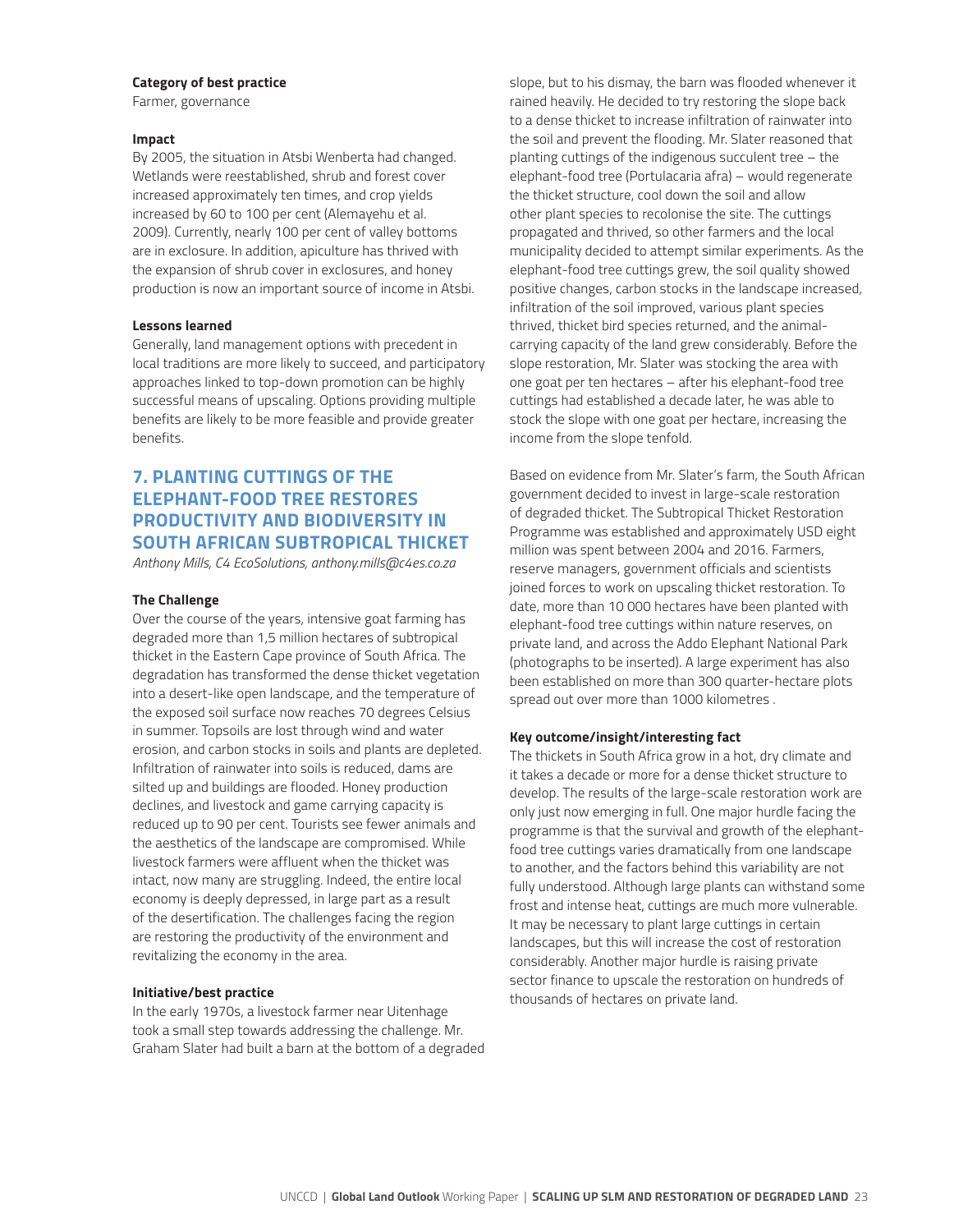#### **Impact**

Most owners of the degraded thickets have indicated that they are not in a position to finance the restoration of their land because of the considerable investment required upfront, and the long delay before the benefits result from the investment. They acknowledge that the benefits will be considerable: income streams from goat meat, mohair, venison, hunting, tourism, and honey production will increase many times over. In addition, carbon credits can potentially be generated, and there will be more water in the rivers in the dry season and during droughts. Restoration is an easy sell to the landowners –what stops them is that it can take up to two decades for the benefits to fully materialize. As a result, long-term investors – such as the ones involved in plantation or timber tree projects – will need to be brought into the thicket restoration initiatives. The investors will also need to be comfortable with the fact that the returns on their investment will not be as simple as producing and selling planks of timber. The wide range of incomes that will emerge from restored thicket will need to be bundled together. Some benefits, such as the public service of water filling the rivers even in the dry season will probably need to be financed by the government. Restoration of thickets is in short not a plain and simple investment prospect – it is complex, but has a lot of potential. The financial experts and investors should be engaged to develop financing structures that overcome the complexity.

The financial world is not averse to complexity – such financial structures as futures markets and derivative schemes also operate on risks, yet can still be utilized to provide financing for action on the ground, whether it is planting a crop or building a house. There will indeed be risk when planting elephant-food tree cuttings to restore thickets – some cuttings may not survive or take longer than expected to grow. The financial experts will in all likelihood need to mitigate against this risk by blending public finances into the investment, and scientists will need to conduct additional applied research to increase the survival and growth rates of the cuttings. Innovative ways of harvesting rainwater and channelling it to the plantings is an example of one research direction that is being explored at present.

If the appropriate financing structures are developed and funds are raised to develop the scale of operation of restoration into the hundreds of thousands of hectares, there is likely to be considerable a substantial contribution to the achievement of sustainable development goals in poverty reduction, food and water security, economic advancement, health benefits, climate mitigation and the protection of ecosystems. The productivity of the

landscape and availability of water are expected to increase dramatically, with ripple effect spreading through the entire economy. A virtuous cycle would be developed – the restored landscapes would create a platform for reviving the economy from numerous directions and income streams from goat farming, wildlife, honey production, restoration work and agriculture would all expand.

#### **Lessons learned**

The two main hurdles facing the upscaling of thicket restoration are the survival of cuttings and the financing. It is therefore critical that horticulturalists and financial experts are engaged to help the programme overcome these hurdles, and cross a threshold where the private sector will invest in the planting of elephant-food tree cuttings. In all likelihood, the initial stage will require public funds, from national budgets and international funds from sources such as the Green Climate Fund, to cover potential initial losses of investment and provide guarantees on minimum returns on the investment. Once the thicket restoration industry has matured, the private sector investors will probably no longer rely on the public funds, because the bundling of all private sector income streams is likely to be a commercially viable venture. This commercial viability cannot be readily confirmed, since no comparable project has been undertaken on such a scale in the past.

As the large-scale thicket restoration programme enters its second decade of operation, it not only considers the hurdles in its path, but also looks back to pay homage to Mr. Graham Slater. Without the successfully restored slope above Mr Slater's barn, the entire thicket restoration industry in South Africa's would probably have never materialized. To overcome the obstacles, the programme is planning round tables with horticulturalists and financial experts to help develop the course of action to ensure future success on a major scale.